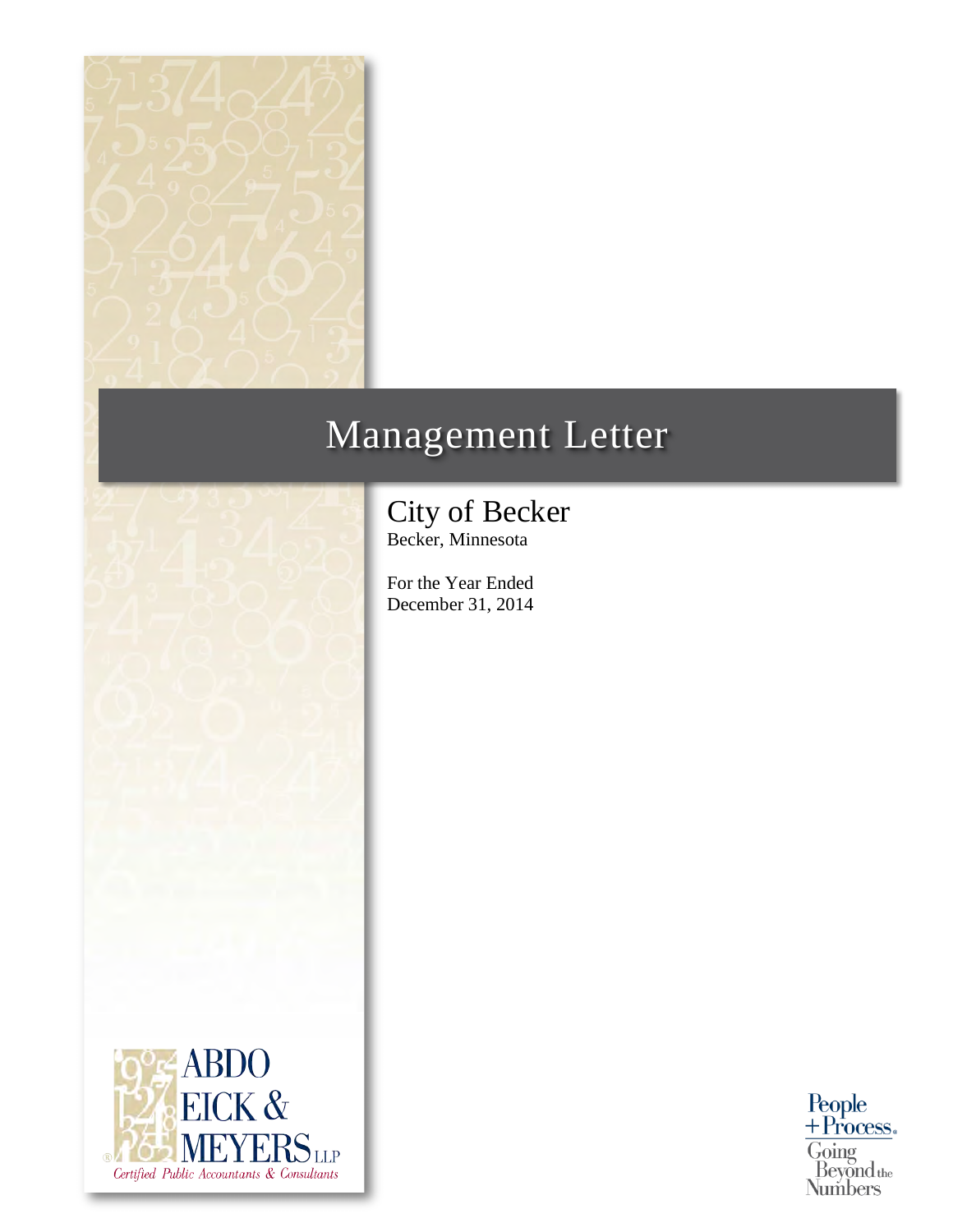

April 15, 2015

Management, Honorable Mayor and City Council City of Becker, Minnesota

We have audited the financial statements of the governmental activities, the business-type activities, each major fund, and the aggregate remaining fund information of the City of Becker, Minnesota (the City), for the year ended December 31, 2014. Professional standards require that we provide you with information about our responsibilities under generally accepted auditing standards as well as certain information related to the planned scope and timing of our audit. We have communicated such information in our letter dated October 10, 2014. Professional standards require that we provide you with the following information related to our audit.

# **Our Responsibility under Auditing Standards Generally Accepted in the United States of America**

As stated in our engagement letter, our responsibility, as described by professional standards, is to express opinions about whether the financial statements, prepared by management with your oversight, are fairly presented, in all material respects, in conformity with accounting principles generally accepted in the United States of America. Our audit of the financial statements does not relieve you or management of your responsibilities.

Our responsibility is to plan and perform the audit to obtain reasonable, but not absolute, assurance that the financial statements are free of material misstatement. As part of our audit, we considered the internal control over financial reporting of the City. Such considerations were solely for the purpose of determining our audit procedures and not to provide any assurance concerning such internal control over financial reporting. We are responsible for communicating significant matters related to the audit that are, in our professional judgment, relevant to your responsibilities in overseeing the financial reporting process. However, we are not required to design procedures specifically to identify such matters.

# **Significant Audit Findings**

In planning and performing our audit of the financial statements, we considered the City's internal control over financial reporting (internal control) to determine the audit procedures that are appropriate in the circumstances for the purpose of expressing our opinions on the financial statements, but not for the purpose of expressing an opinion on the effectiveness of the City's internal control. Accordingly, we do not express an opinion on the effectiveness of the City's internal control.

A *deficiency in internal control* exists when the design or operation of a control does not allow management or employees, in the normal course of performing their assigned functions, to prevent, or detect and correct, misstatements on a timely basis. A *material weakness* is a deficiency, or a combination of deficiencies, in internal control, such that there is a reasonable possibility that a material misstatement of the entity's financial statements will not be prevented, or detected and corrected on a timely basis. A *significant deficiency* is a deficiency, or a combination of deficiencies, in internal control that is less severe than a material weakness, yet important enough to merit attention by those charged with governance.

Our consideration of internal control was for the limited purpose described in the first paragraph of this section and was not designed to identify all deficiencies in internal control that might be material weaknesses or significant deficiencies and therefore, material weaknesses or significant deficiencies may exist that were not identified. Given these limitations, during our audit we did not identify any deficiencies in internal control that we consider to be material weaknesses. However, material weaknesses may exist that have not been identified. We identified certain deficiencies in internal control, described on the following pages as items 2014-001 and 2014-002 that we consider to be significant deficiencies.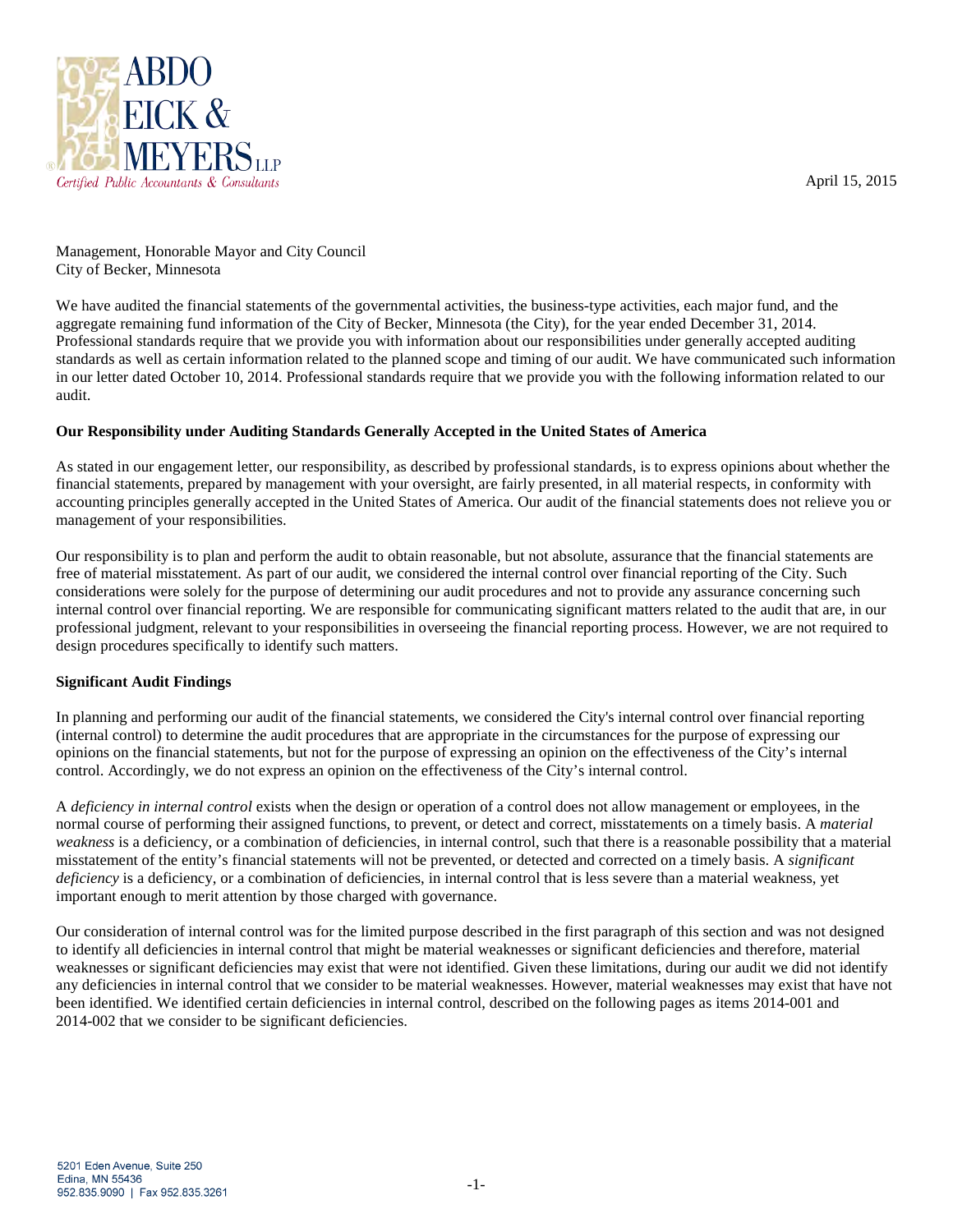# **2014-001 Preparation of financial statements**

| Condition:      | As in prior years, we were requested to draft the audited financial statements and related footnote<br>disclosures as part of our regular audit services. Recent auditing standards require auditors to<br>communicate this situation to the City Council as an internal control deficiency. Ultimately, it is<br>management's responsibility to provide for the preparation of your statements and footnotes, and the<br>responsibility of the auditor to determine the fairness of presentation of those statements. It is our<br>responsibility to inform you that this deficiency could result in a material misstatement to the<br>financial statements that could have been prevented or detected by your management. Essentially,<br>the auditors cannot be part of your internal control process.                    |
|-----------------|------------------------------------------------------------------------------------------------------------------------------------------------------------------------------------------------------------------------------------------------------------------------------------------------------------------------------------------------------------------------------------------------------------------------------------------------------------------------------------------------------------------------------------------------------------------------------------------------------------------------------------------------------------------------------------------------------------------------------------------------------------------------------------------------------------------------------|
| Criteria:       | Internal controls should be in place to provide reasonable assurance over financial reporting.                                                                                                                                                                                                                                                                                                                                                                                                                                                                                                                                                                                                                                                                                                                               |
| Cause:          | From a practical standpoint we do both for you at the same time in connection with our audit. This is<br>not unusual for us to do with an organization of your size.                                                                                                                                                                                                                                                                                                                                                                                                                                                                                                                                                                                                                                                         |
| Effect:         | The effectiveness of the internal control system relies on enforcement by management. The effect of<br>deficiencies in internal controls can result in undetected errors in financial reporting.                                                                                                                                                                                                                                                                                                                                                                                                                                                                                                                                                                                                                             |
| Recommendation: | It is your responsibility to make the ultimate decision to accept this degree of risk associated with<br>this condition because of cost or other considerations. As in prior years, we have instructed<br>management to review a draft of the auditor prepared financials in detail for their accuracy; we have<br>answered any questions they might have, and have encouraged research of any accounting guidance<br>in connection with the adequacy and appropriateness of classification of disclosure in your<br>statements. We are satisfied that the appropriate steps have been taken to provide you with the<br>completed financial statements. While the City is reviewing the financial statements we recommend<br>that the City agree its financial software to the numbers reported in the financial statements. |

#### *Management response*:

For now, the City's management accepts the degree of risk associated with this condition and thoroughly reviews a draft of the financial statements.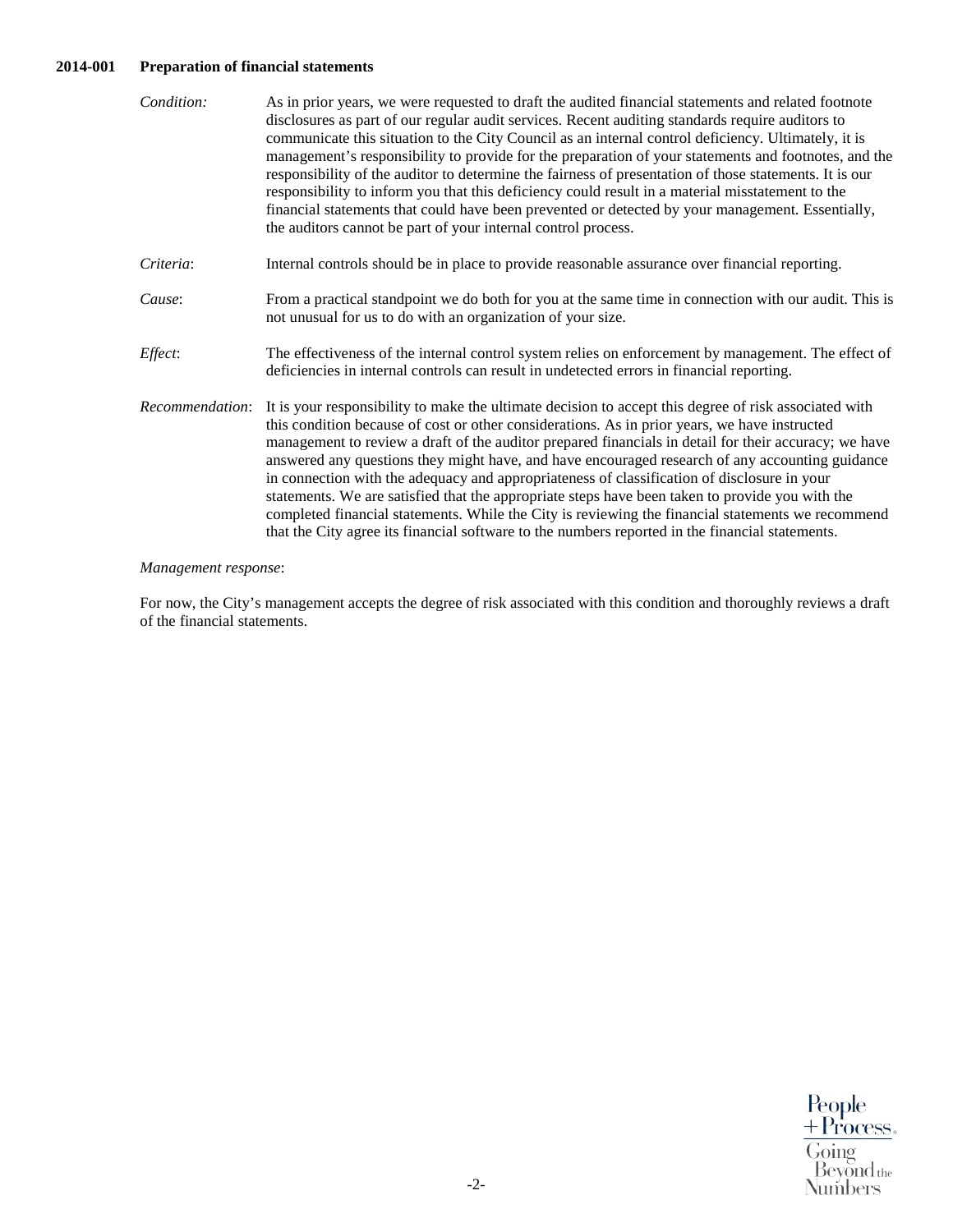# **2014-002 Limited segregation of duties related to cash receipts, cash disbursements, payroll and utility billing**

- *Condition:* During our audit we reviewed procedures over cash disbursements, cash receipts, payroll and utility billing and found the City to have limited segregation of duties over those transaction cycles.
- *Criteria:* There are four general categories of duties: authorization, custody, record keeping and reconciliation. In an ideal system, different employees perform each of these four major functions. In other words, no one person has control of two or more of these responsibilities.
- *Cause: Cash disbursements*: The Treasurer has the ability to prepare checks, records disbursements, initiates wire transfers, and prepares the bank reconciliation.

*Cash receipts:* The Treasurer has the ability to set up/maintains customers, receives checks, records receipts, posts and approves journal entries, takes deposits to the bank and prepares the bank reconciliation.

*Payroll:* The Treasurer has the ability to setup/maintain employees, initiate the direct deposit and also prepares the bank reconciliation.

*Utility Billing:* The Utility Billing Clerk enters utility rates into the utility billing system, generates and mails utility bills, prepares bank deposits, is authorized to make billing adjustments, and records utility receipts in the utility billing system, which is transferred to the accounting system.

- *Effect:* The existence of this limited segregation of duties increases the risk of fraud and error.
- *Recommendation:* While we recognize that the number of staff is not large enough to eliminate these deficiencies completely, we believe the risk can be reduced with additional monitoring. 1) We recommend that an individual, separate from the Treasurer, receive the unopened/original bank statement (manual or online) first and review the monthly bank statements, verifying the proper endorsements, scanning the electronic disbursements and cancelled checks for any unusual payees or amounts, and agreeing deposits to the receipt journal. 2) A formal review of payroll should be completed and documented, including the amounts withdrawn for payroll should be compared to the payroll register, time sheets, and respective journal entry. Also, we recommend that the payroll register be initialed by the Administrator to verify review and approval. 3) We recommend that an employee other than the Utility Billing Clerk formally document a review of the monthly utility reports for each billing period, utilizing the review checklist provided by the auditors. We feel utilizing the checklist to assist in documenting a formal review will alleviate some of the risks related to utility billing. We feel if these recommendations are followed the finding may be removed in 2015.

City Council should also be reminded of their duties over finance at least annually. Some typical monitoring duties would include the following tasks:

- Claims approval is an important control and should continue to be at the front of the meeting to ensure that City Council reviews the claims closely.
- Continue to thoroughly review budget versus actual reports and narrative at least quarterly.
- Monitor progress over the development of documented policies and procedures.
- The check sequence should be reported in each set of approved minutes. The City Council should review the order of the checks approved to ensure that they move in sequence and any gaps in number are explained.
- Consider personnel policies that require someone else to fill finance duties for a period of time. A mandatory vacation period of one week for all finance staff and distribution of their duties for that week is often recommended.

#### *Management response:*

The City Council continues to review and approve a claims list which includes a check sequence at all regular meetings. In addition, comparison of budget and actual detail is reviewed monthly as part of the budget and finance committee review. A report of the budget and finance committee is given monthly at the city People council level. Management continues to review the processes and recommendations above and strives to implement those which are cost-effective and feasible for the entire organization in 2015.

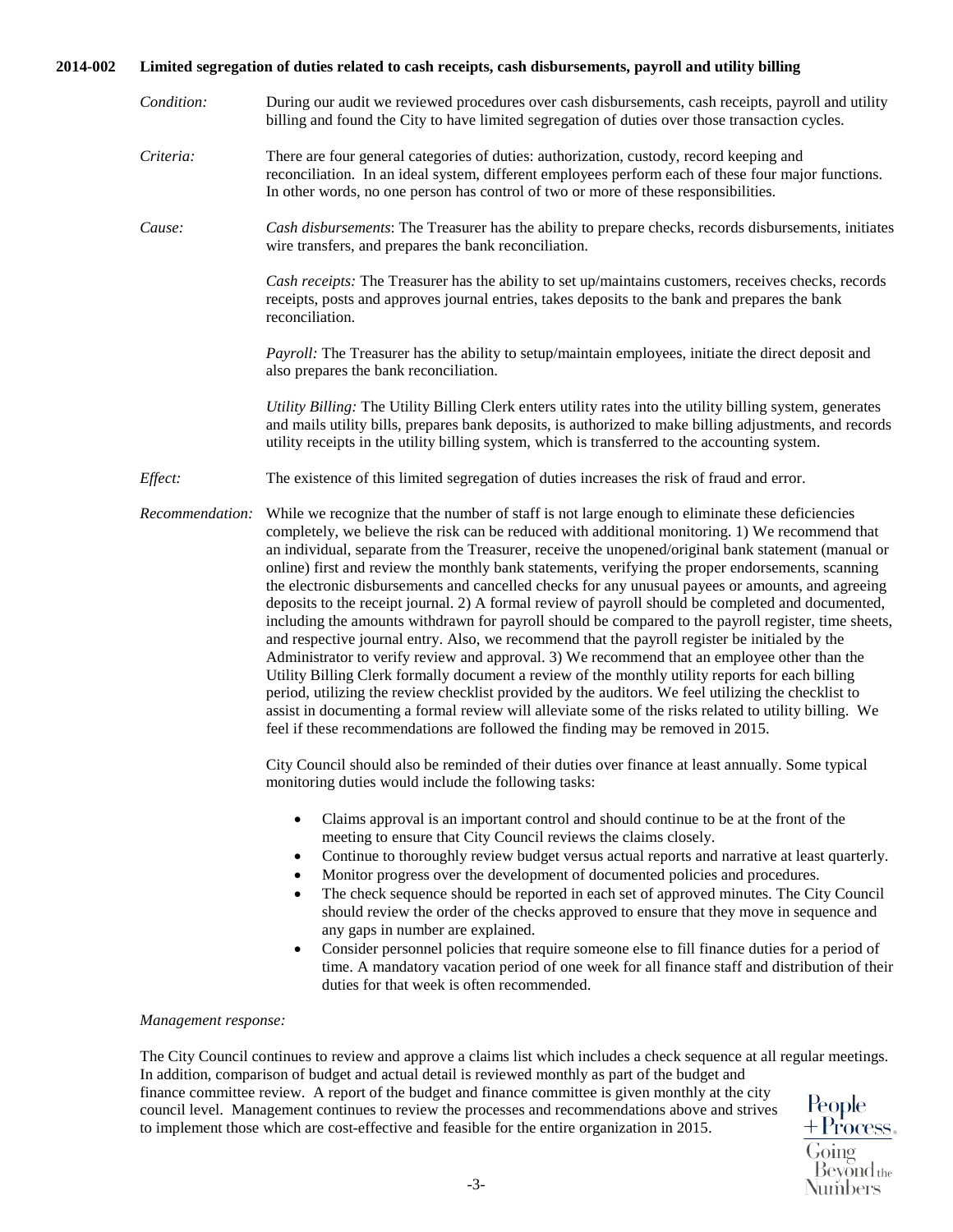# **Compliance**

As part of obtaining reasonable assurance about whether the financial statements are free of material misstatement, we performed tests of compliance with certain provisions of Minnesota statutes. However, providing an opinion on compliance with those provisions was not an objective of our audit. While our audit provides a reasonable basis for our opinion, it does not provide a legal determination of the City's compliance with those requirements. We noted no instances of noncompliance with Minnesota statutes.

#### **Planned Scope and Timing of the Audit**

We performed the audit according to the planned scope and timing previously communicated to you.

#### **Qualitative Aspects of Accounting Practices**

Management is responsible for the selection and use of appropriate accounting policies. The significant accounting policies used by the City are described in Note 1 to the financial statements. The City amended their capital asset policy in 2014 increasing their capitalization threshold from \$5,000 to \$10,000. No other accounting policies were adopted and the application of other existing policies were not changed during the year ended December 31, 2014. We noted no transactions entered into by the governmental unit during the year for which there is a lack of authoritative guidance or consensus. All significant transactions have been recognized in the financial statements in the proper period, with the exception of the prior period adjustment noted in note 6.

Accounting estimates are an integral part of the financial statements prepared by management and are based on management's knowledge and experience about past and current events and assumptions about future events. Certain accounting estimates are particularly sensitive because of their significance to the financial statements and because of the possibility that future events affecting them may differ significantly from those expected. The most sensitive estimates affecting the financial statements were capital asset basis, depreciation, and compensated absences.

- Management's estimate of depreciation is based on estimated useful lives of the assets. Depreciation is calculated using the straight-line method.
- Allocations of gross wages and payroll benefits are approved by the City Council within the City's budget and are derived from each employee's estimated time to be spent servicing the respective function of the City. These allocations are also used in allocating accrued compensated absences payable.

We evaluated the key factors and assumptions used to develop these accounting estimates in determining that it is reasonable in relation to the financial statements taken as a whole. The disclosures in the financial statements are neutral, consistent, and clear. Certain financial statement disclosures are particularly sensitive because of their significance to financial statement users.

People  $+$ Process.  $\frac{1188}{\text{Going}}$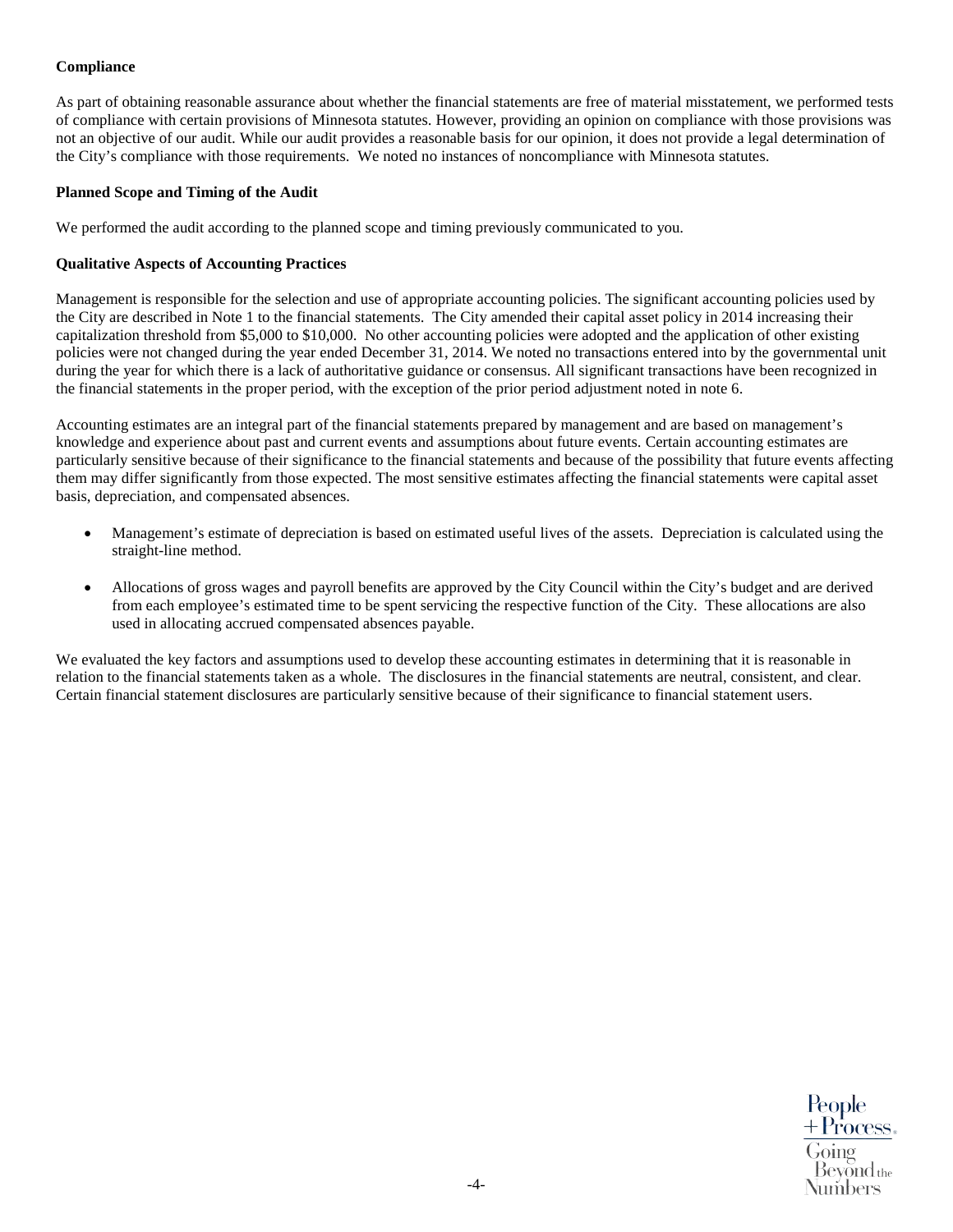# **Difficulties Encountered in Performing the Audit**

We encountered no significant difficulties in dealing with management in performing and completing our audit.

#### **Corrected and Uncorrected Misstatements**

Professional standards require us to accumulate all known and likely misstatements identified during the audit, other than those that are trivial, and communicate them to the appropriate level of management. Management has corrected all such misstatements. In addition, none of the misstatements detected as a result of audit procedures and corrected by management were material, either individually or in the aggregate, to each opinion unit's financial statements taken as a whole.

We assisted in preparing a number of year end accounting entries. These were necessary to adjust the City's records at year end to correct ending balances. The City should establish more detailed processes and procedures to reduce the total number of entries in each category. The City will receive better and timelier information if the preparation of year end entries is completed internally.

#### **Disagreements with Management**

For purposes of this letter, professional standards define a disagreement with management as a financial accounting, reporting, or auditing matter, whether or not resolved to our satisfaction, that could be significant to the financial statements or the auditor's report. We are pleased to report that no such disagreements arose during the course of our audit.

#### **Management Representations**

We have requested certain representations from management that are included in the management representations letter dated April 15, 2015**.** 

#### **Management Consultations with Other Independent Accountants**

In some cases, management may decide to consult with other accountants about auditing and accounting matters, similar to obtaining a "second opinion" on certain situations. If a consultation involves application of an accounting principle to the City's financial statements or a determination of the type of auditor's opinion that may be expressed on those statements, our professional standards require the consulting accountant to check with us to determine that the consultant has all the relevant facts. To our knowledge, there were no such consultations with other accountants.

# **Other Audit Findings or Issues**

We generally discuss a variety of matters, including the application of accounting principles and auditing standards, with management each year prior to retention as the City's auditors. However, these discussions occurred in the normal course of our professional relationship and our responses were not a condition to our retention.

# **Other Matters**

With respect to the supplementary information accompanying the financial statements, we made certain inquiries of management and evaluated the form, content, and methods of preparing the information to determine that the information complies with accounting principles generally accepted in the United States of America, the method of preparing it has not changed from the prior period, and the information is appropriate and complete in relation to our audit of the financial statements. We compared and reconciled the supplementary information to the underlying accounting records used to prepare the financial statements or to the financial statements themselves.

#### **Other Items**

As part of our audit procedures we performed procedures/walkthroughs of transaction cycles performed during operation of the community center and golf course. We discussed the procedures performed related to the receipts, disbursements, payroll and inventory transaction cycles with staff and documented the steps performed and understanding of processes. Walkthroughs were completed for randomly selected receipts and disbursements, determining that procedures were being performed as documented. We also completed an inventory test count at the golf course. As a result of the procedures performed, we noted procedures were performed as described and in accordance with City policies, and no significant discrepancies during testing completed.

People<br>+ Process<br>Going<br>\_Beyond<sub>the</sub>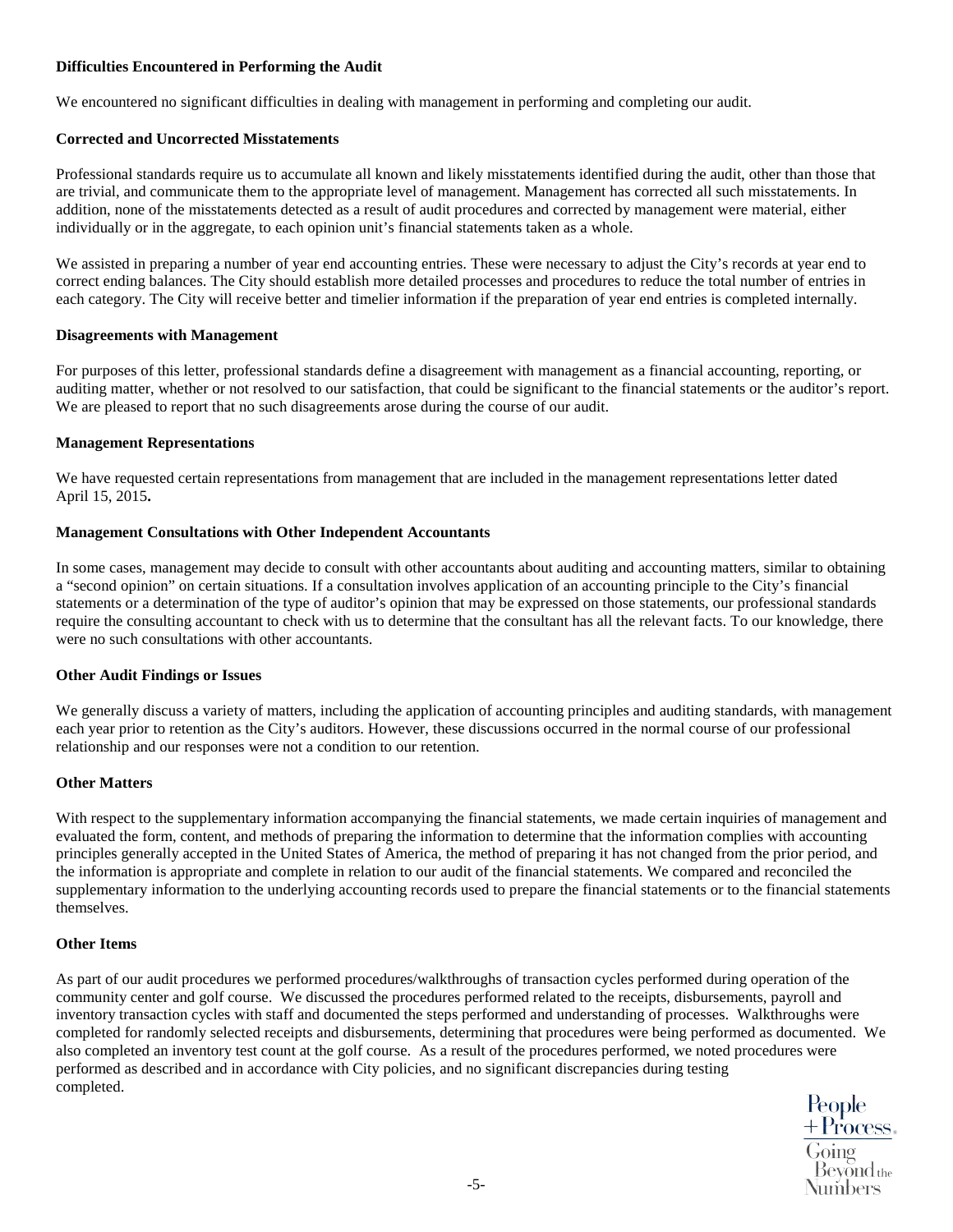# **Financial Position and Results of Operations**

Our principal observations and recommendations are summarized on the following pages. These recommendations resulted from our observations made in connection with our audit of the City's financial statements for the year ended December 31, 2014.

# **General Fund**

The General fund is used to account for resources traditionally associated with government, which are not required legally or by sound principal management to be accounted for in another fund. The General fund balance increased \$219,419 from 2013. The total ending fund balance of \$1,429,661 is 47 percent of current year expenditures and transfers out. We recommend the fund balance be maintained at a level sufficient to fund operations until the major revenue sources are received in June. The City has formally adopted a fund balance policy for the General fund which is to maintain a minimum unrestricted fund balance of 40 percent of the next year's budgeted expenditures for cash-flow timing needs. The General funds unrestricted fund balance as a percentage of 2015 budgeted expenditures is 29.6% at year end. The City's ending fund balance is below their target level.

The purposes and benefits of a fund balance are as follows:

- Expenditures are incurred somewhat evenly throughout the year. However, property tax and state aid revenues are not received until the second half of the year. An adequate fund balance will provide the cash flow required to finance the governmental fund expenditures.
- Expenditures not anticipated at the time the annual budget was adopted may need immediate City Council action. These would include capital outlay, replacement, lawsuits and other items. An adequate fund balance will provide the financing needed for such expenditures.
- A strong fund balance will assist the City in maintaining, improving or obtaining its bond rating. The result will be better interest rates in future bond sales.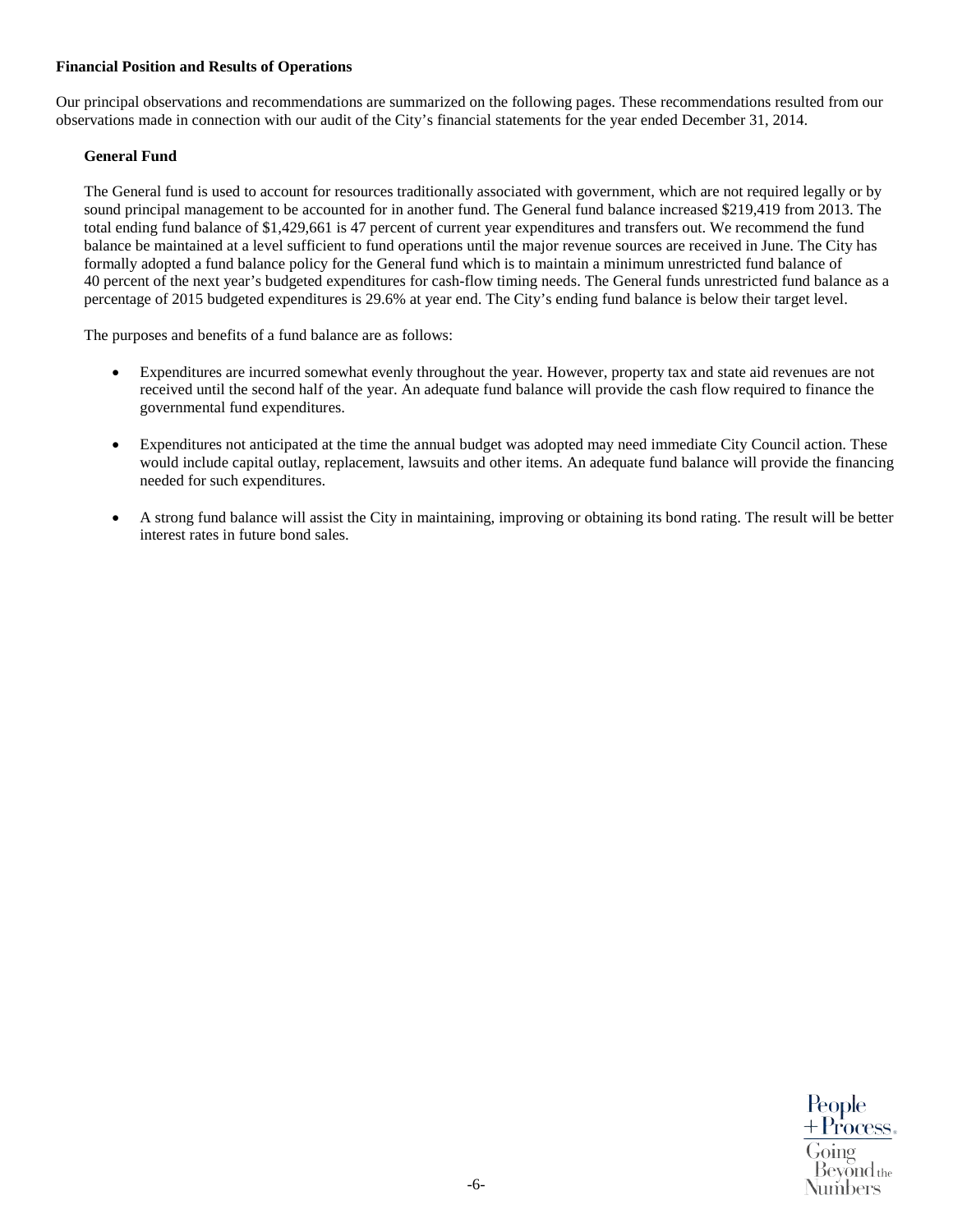# **Fund Balance**

A table summarizing the unrestricted and total General fund balance in relation to budget follows.

| Year | Unrestricted<br><b>Fund Balance</b><br>December 31 | Total<br><b>Fund Balance</b><br>December 31 | <b>Budget</b><br>Year | General<br>Fund<br>Budget | Percent<br>of Unrestricted<br><b>Fund Balance</b><br>to Budget | Percent<br>of Total<br><b>Fund Balance</b><br>to Budget |
|------|----------------------------------------------------|---------------------------------------------|-----------------------|---------------------------|----------------------------------------------------------------|---------------------------------------------------------|
| 2010 | \$<br>869,026                                      | 1,027,372<br>S.                             | 2011                  | \$2,625,620               | 33.1<br>$\%$                                                   | 39.1<br>$\%$                                            |
| 2011 | 1,049,181                                          | 1.187.734                                   | 2012                  | 2,676,275                 | 39.2                                                           | 44.4                                                    |
| 2012 | 1,456,757                                          | 1.573.261                                   | 2013                  | 2,730,280                 | 53.4                                                           | 57.6                                                    |
| 2013 | 1.082.293                                          | 1,210,242                                   | 2014                  | 3,001,406                 | 36.1                                                           | 40.3                                                    |
| 2014 | 1,166,987                                          | 1,429,661                                   | 2015                  | 3,946,739                 | 29.6                                                           | 36.2                                                    |

\* The increase in budget in 2015 is related to the capital levy and related transfers out to the revolving capital fund.

**Unrestricted Fund Balance as a Percent of Next Year's Budget**

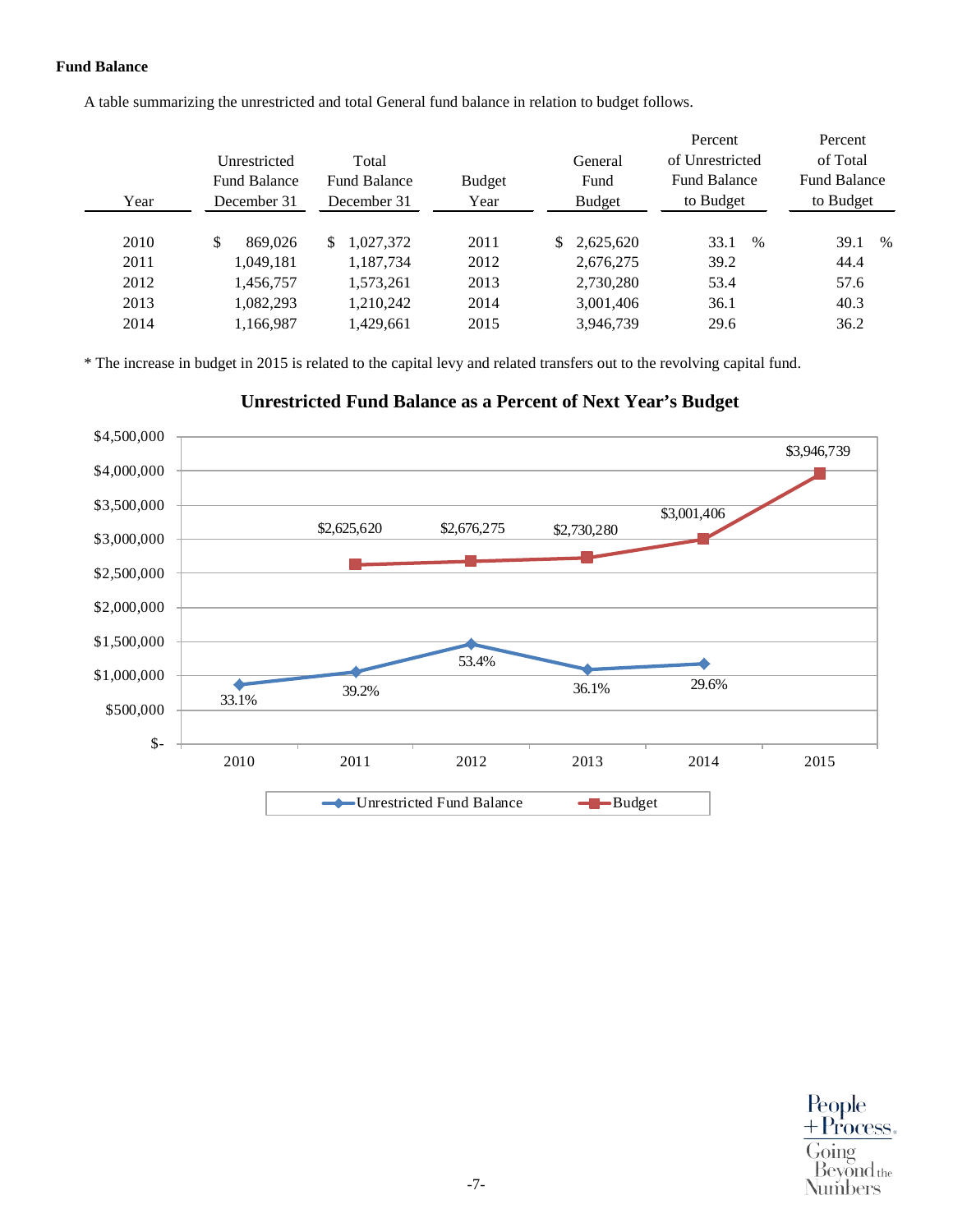#### A summary of the 2014 operations are as follows:

|                                         | Final                        |                              |                            |
|-----------------------------------------|------------------------------|------------------------------|----------------------------|
|                                         | <b>Budget</b>                | Actual                       | Variance with              |
|                                         | <b>Amounts</b>               | <b>Amounts</b>               | Final Budget               |
| Revenues<br>Expenditures                | 3,031,406<br>\$<br>2,413,506 | 3,280,252<br>S.<br>2,442,933 | \$<br>248,846<br>(29, 427) |
| Excess of revenues<br>over expenditures | 617,900                      | 837,319                      | 219,419                    |
| Other financing uses<br>Transfers out   | (617,900)                    | (617,900)                    |                            |
| Net change in fund balances             |                              | 219,419                      | 219,419                    |
| Fund balances, January 1                | 1,210,242                    | 1,210,242                    |                            |
| Fund balances, December 31              | 1,210,242<br>S               | 1,429,661<br>S.              | 219,419<br>\$              |

- Revenues exceeded budgeted expectations by \$248,846. This is primarily related to revenues from licenses and permits and special assessments being over budget by \$81,964 and \$72,998, respectively.
- The total expenditures had a negative budget variance of \$29,427. The general government current expenditure function had the significant negative variance coming in \$42,320 over budget due to increased professional services and the payout of cemetery funds. Public works expenditures came in \$91,697 lower than budget due to lower than budgeted personal services and supplies.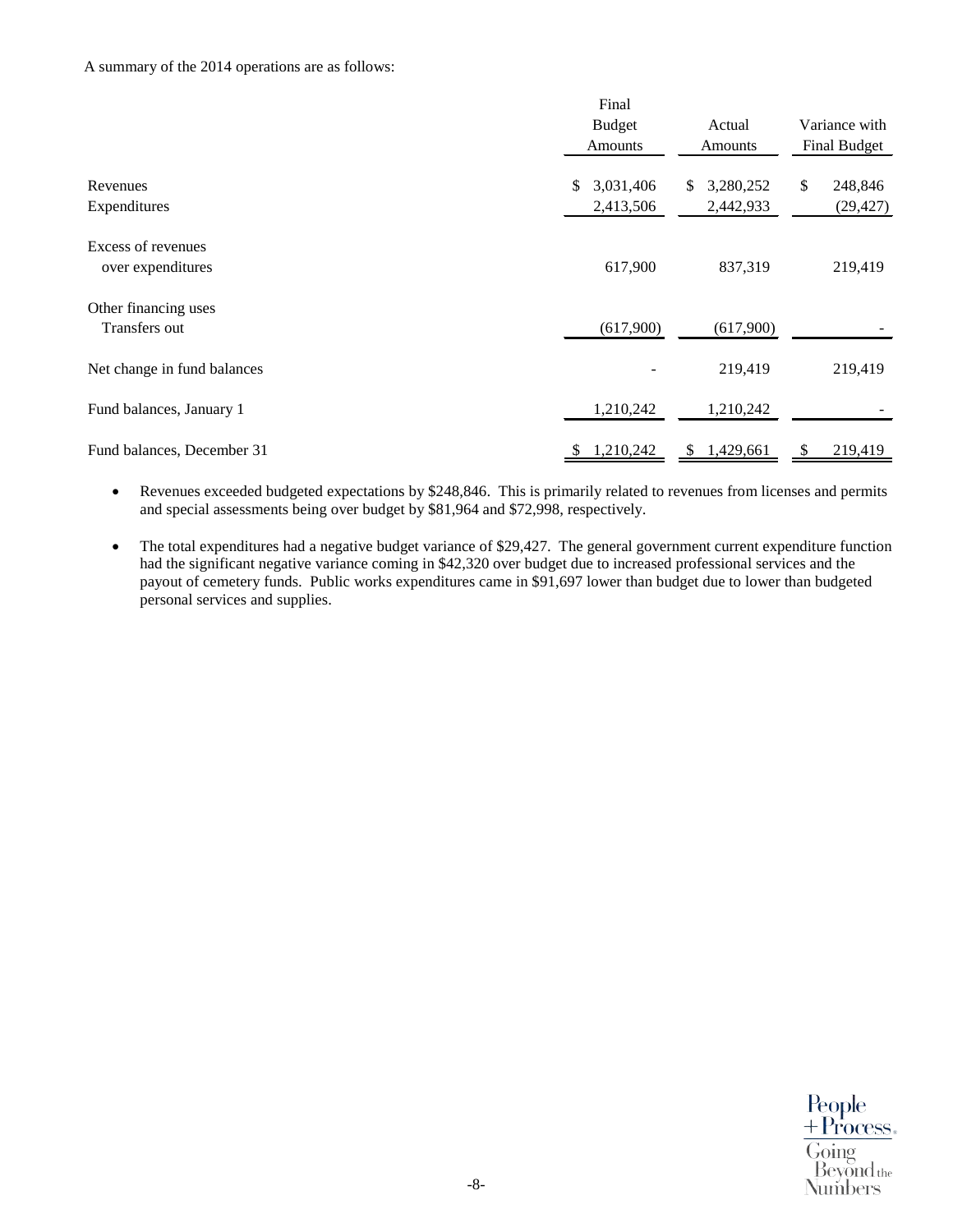A more detailed comparison of General fund revenues and transfers for the last three years is as follows:

|                              |             |             |             | Percent of |            |     |
|------------------------------|-------------|-------------|-------------|------------|------------|-----|
| Revenue Source               | 2012        | 2013        | 2014        | Total      | Per Capita |     |
| Taxes                        | \$1,956,182 | \$2,073,166 | \$2,754,688 | 84.0 %     | \$         | 592 |
| Licenses and permits         | 80,570      | 184,736     | 135,964     | 4.1        |            | 29  |
| Intergovernmental            | 505,282     | 522,044     | 138,527     | 4.2        |            | 30  |
| Charges for services         | 85,979      | 93,975      | 117,091     | 3.6        |            | 25  |
| Fines and forfeitures        | 8,312       | 12,000      | 14,665      | 0.5        |            | 3   |
| Special assessments          | 54,070      | 94.082      | 72.998      | 2.2        |            | 16  |
| Interest on investments      | 10,932      | (8,381)     | 29,579      | 0.9        |            | 6   |
| Miscellaneous                | 64,202      | 23,216      | 16,740      | 0.5        |            | 4   |
| Transfers in                 | 4,750       | 3,179       |             |            |            |     |
| Total revenues and transfers | \$2,770,279 | \$2,998,017 | \$3,280,252 | 100.0 %    |            | 705 |

The revenues and transfers summarized above are graphically presented as follows:



**General Fund - Revenues by Source**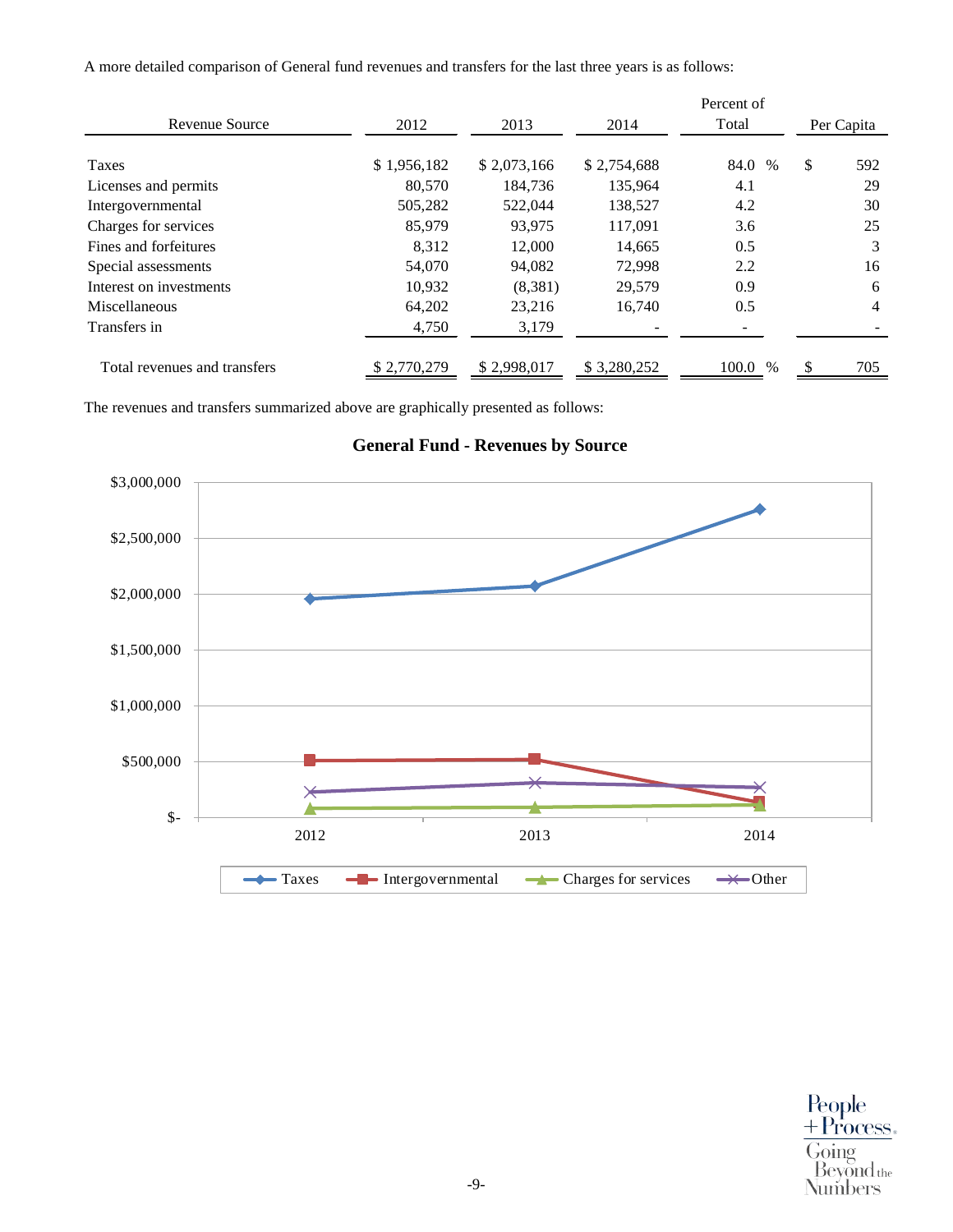A more detailed comparison of expenditures and transfers for the last three years is as follows:

| Program                             | 2012<br>2013  |               | 2014          | Percent of<br>Total | Per<br>Capita |     | Peer Group<br>Per Capita |     |
|-------------------------------------|---------------|---------------|---------------|---------------------|---------------|-----|--------------------------|-----|
| Current                             |               |               |               |                     |               |     |                          |     |
| General government                  | 725,853<br>\$ | \$<br>725,028 | \$<br>781,171 | 25.5 %              | \$            | 168 | \$                       | 128 |
| Public safety                       | 695,942       | 742,915       | 831.416       | 27.2                |               | 179 |                          | 221 |
| Public works                        | 508,405       | 592,553       | 590,103       | 19.3                |               | 127 |                          | 114 |
| Culture and recreation              | 112,909       | 154,396       | 165,308       | 5.4                 |               | 36  |                          | 54  |
| Total current                       | 2,043,109     | 2,214,892     | 2,367,998     | 77.4                |               | 510 |                          | 517 |
| Capital outlay                      | 181,743       | 59,044        | 74,935        | 2.4                 |               | 16  |                          | 28  |
| <b>Transfers out</b>                | 159,900       | 1,087,100     | 617,900       | 20.2                |               | 133 |                          |     |
| Total expenditures<br>and transfers | \$2,384,752   | \$3,361,036   | \$3,060,833   | 100.0 %             |               | 659 |                          | 545 |

The above chart compares the amount the City spends per capita, in comparison to a peer group. The peer group average is compiled from information requested from the Office of the State Auditor for fourth class cities (populations 2,500-10,000) across the State.

The expenditures and transfers summarized above are graphically presented as follows:



# **General Fund Expenditures and Transfers by Program**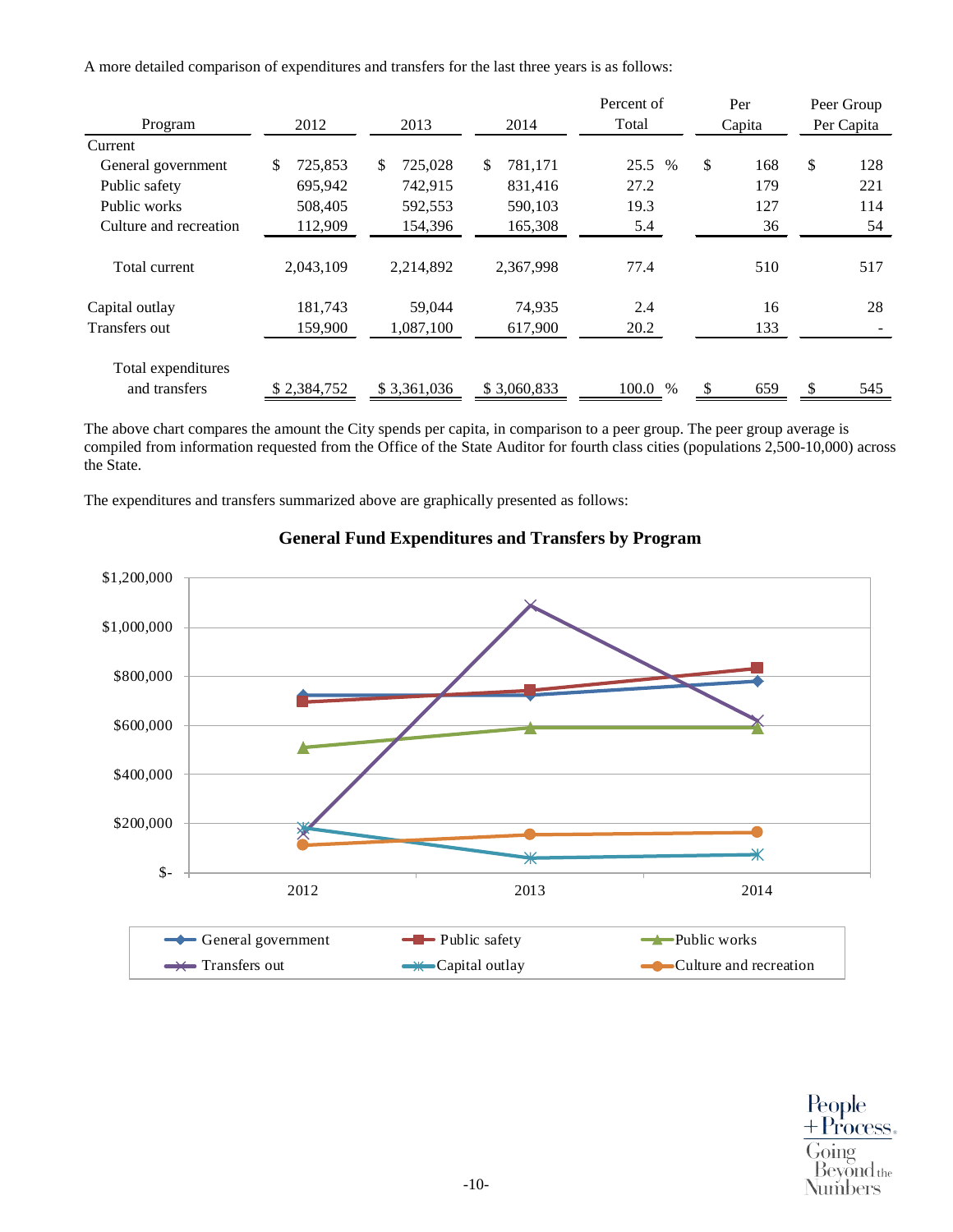#### **Special Revenue Funds**

Special revenue funds are a classification of funds to account for revenues and related expenditures segregated by City policy (committed) or federal or state statutes (restricted) for specific purposes. The fund balances of the special revenue funds were as follows at December 31, 2014 and 2013:

|                                                               | Increase        |
|---------------------------------------------------------------|-----------------|
| December 31.                                                  |                 |
| Fund<br>2014<br>2013                                          | (Decrease)      |
| Major                                                         |                 |
| (135,918)<br>\$<br><b>Community Center</b><br>(74, 394)<br>\$ | (61, 524)<br>\$ |
| Nonmajor                                                      |                 |
| 601,000<br>473,518<br>Fire Department                         | 127,482         |
| Economic Development<br>277,406<br>249,086                    | 28,320          |
|                                                               |                 |
| Total<br>742,488<br>\$<br>648,210                             | 94,278          |

All funds should have sufficient resources to provide for their operations but occasionally deficits will occur. The Fire Department fund increased \$127,482 and the Economic Development fund \$28,320 during the year as a result of revenues in excess of expenditures in each fund. The Community Center fund balance decreased \$61,524 from 2013, as a result of a transfer out to the revolving capital fund for future capital as well as additional payroll expenditures, and remains in a deficit. It is recommended that the City review its financing plans to ensure that future revenue will be sufficient to eliminate this deficit.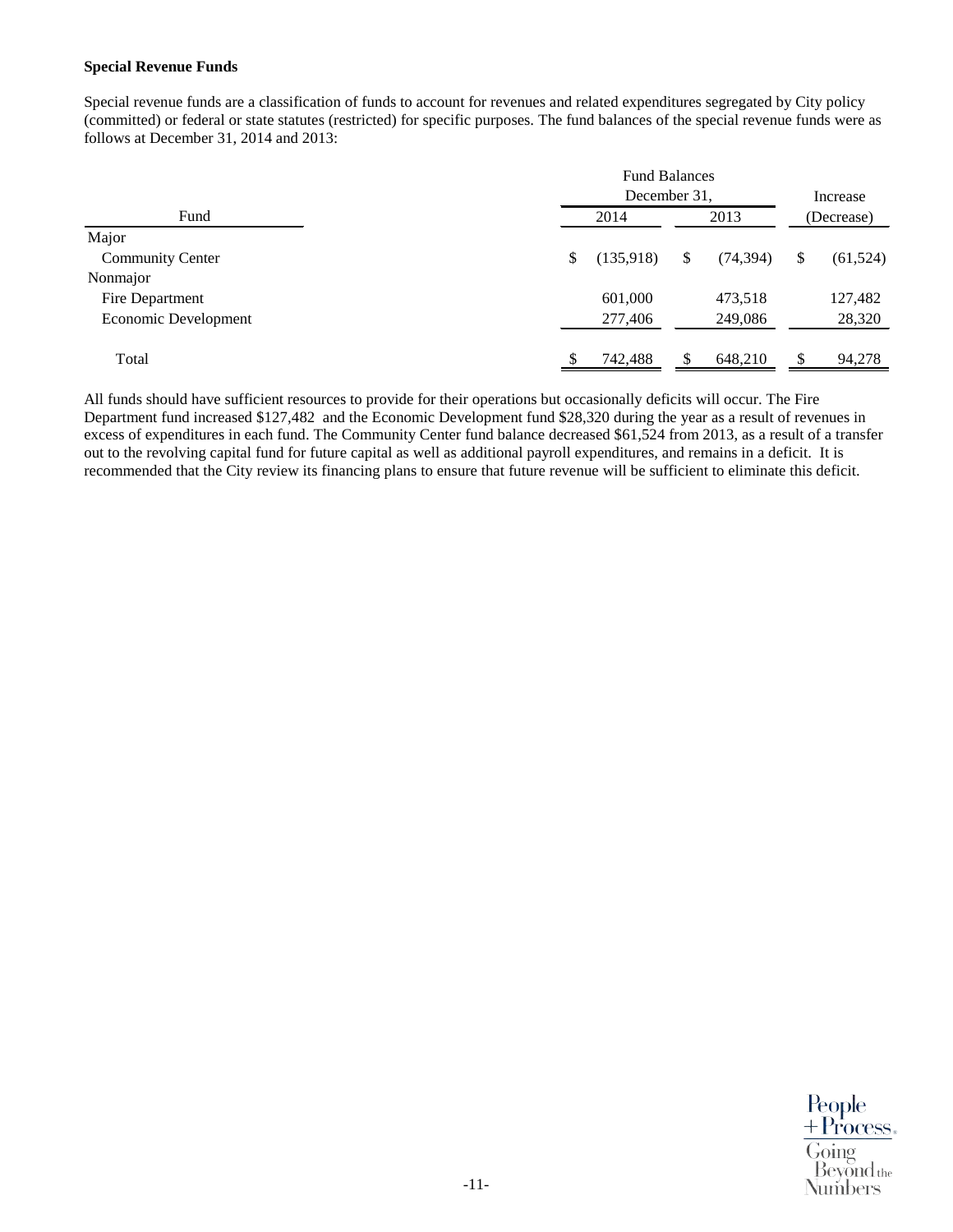# **Debt Service Funds**

Debt Service funds are a type of governmental fund to account for the accumulation of resources for the payment of interest and principal on debt (other than enterprise fund debt).

Debt Service funds may have one or a combination of the following revenue sources pledged to retire debt as follows:

- Property taxes Primarily for general City benefit projects such as streets and municipal buildings. Property taxes may also be used to fund special assessment bonds which are not fully assessed.
- Capitalized interest portion of bond proceeds After the sale of bonds, the project may not produce revenue (tax increments or special assessments) for a period of one to two years. Bonds are issued with this timing difference considered in the form of capitalized interest.
- Special assessments Charges to benefited properties for various improvements.

In addition to the above pledged assets, other funding sources may be received by Debt Service funds as follows:

- Residual project proceeds from the related capital projects fund
- Investment earnings
- State or Federal grants
- Transfers from other funds

The following is a recap of the various Debt Service fund assets and the related bond principal outstanding:

| Debt Description                                                                        |                                   | Cash<br>Balance    |    | Total<br>Assets      |   | <b>Bonds</b><br>Outstanding | Year of<br>Maturity  |
|-----------------------------------------------------------------------------------------|-----------------------------------|--------------------|----|----------------------|---|-----------------------------|----------------------|
| G.O. Fire Station Refunding Bonds, Series 2011A<br>G.O. Improvement Bonds, Series 2010A | \$                                | 144.189<br>540,292 | \$ | 381.638<br>1,342,874 | S | 970,000<br>1,620,000        | 02/01/19<br>02/01/26 |
| Total                                                                                   |                                   | 684,481            |    | 1,724,512            |   | 2,590,000                   |                      |
|                                                                                         | Total remaining interest payments |                    |    |                      |   | 458,443                     |                      |



# **Debt Service Scheduled Principal and Interest for the Next 10 Years**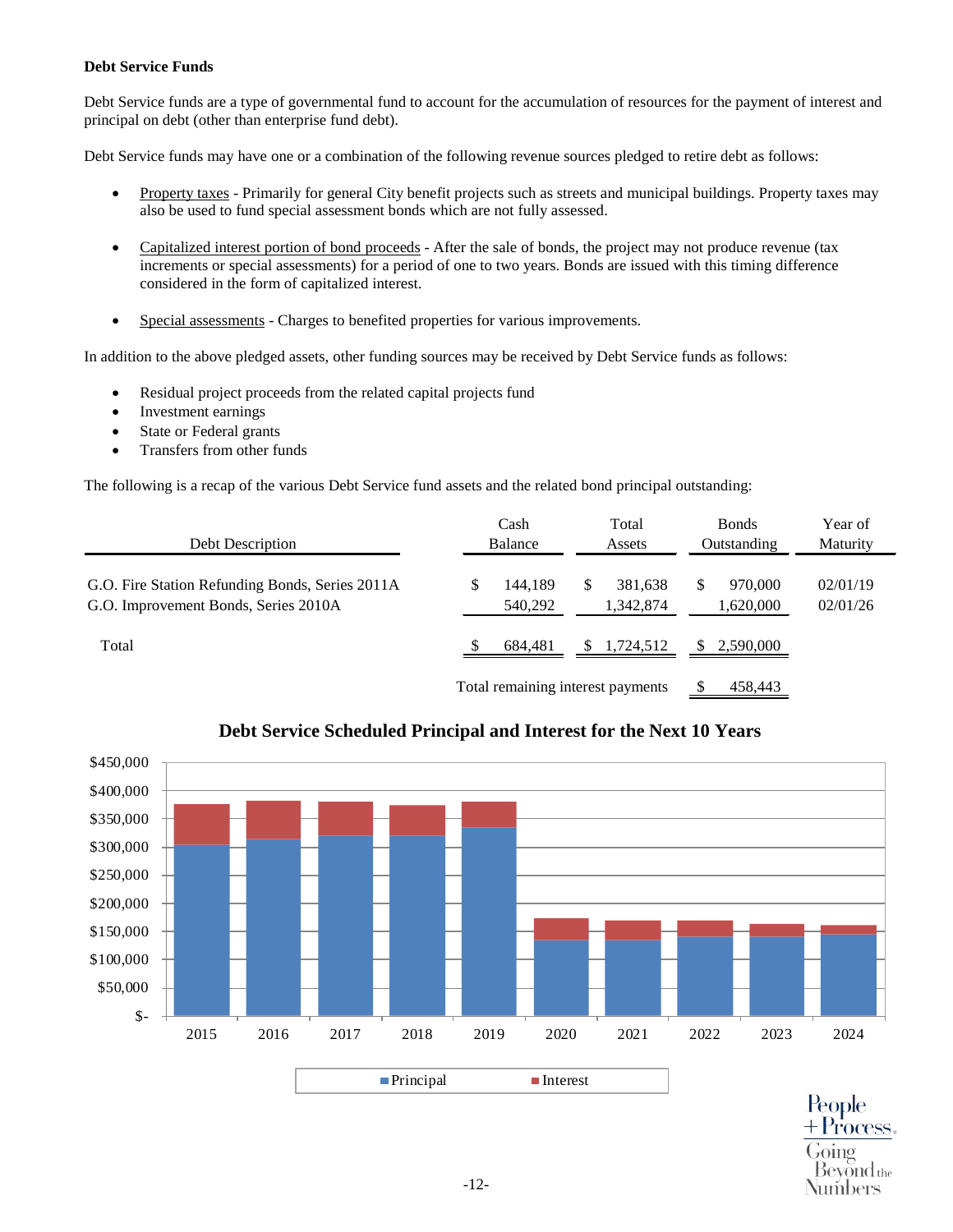# **Capital Projects Funds**

The capital projects funds are used to account for and report financial resources that are restricted, committed, or assigned to expenditure for capital outlays, including the acquisition or construction of capital facilities and other capital assets not being financed by proprietary funds. The fund balances of capital projects funds were as follows at December 31, 2014 and 2013:

|                                                     | <b>Fund Balances</b> |                 |                  |
|-----------------------------------------------------|----------------------|-----------------|------------------|
|                                                     | December 31,         | Increase        |                  |
| Fund                                                | 2014                 | 2013            | (Decrease)       |
| Major                                               |                      |                 |                  |
| <b>Revolving Capital</b>                            | 6,350,584<br>\$      | 7,069,125<br>S. | (718, 541)<br>\$ |
| Nonmajor                                            |                      |                 |                  |
| <b>Trunk Facilities</b>                             | 219,717              | 243,099         | (23, 382)        |
| 2011 Industrial Park Street and Utility Improvement | 906,737              | 885,673         | 21,064           |
| Fossum Fields Road Pedestrian Path                  | 46,639               | 41,077          | 5,562            |
| Total                                               | 7,523,677            | 8,238,974       | (715, 297)       |

The City has done well monitoring the status of outstanding capital project funds, identifying financing to eliminate deficits and closing those that are complete. We recommend the City continue to evaluate the status of each fund annually.

The decrease in the revolving capital fund is due to a combination of items including: capital outlay of approximately \$1,450,000, transfers in of approximately \$690,000, and a transfer out of approximately \$130,000 to the Golf fund for operations.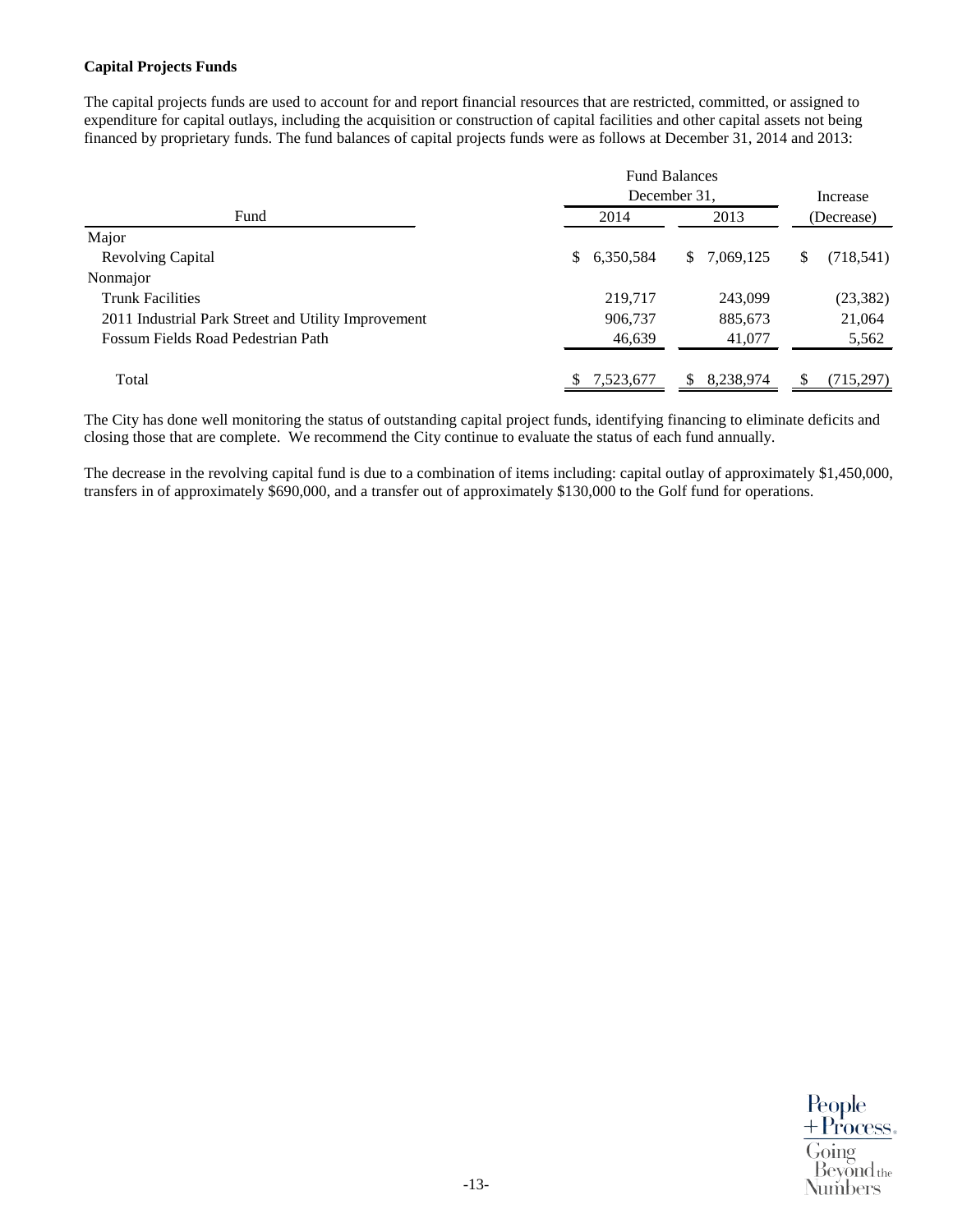# **Enterprise Funds**

Enterprise funds are used to account for operations that are financed and operated in a manner similar to private business enterpriseswhere the intent is that the costs of providing goods or services to the general public on a continuing basis be financed or recovered primarily through user charges. The results of the operations in terms of cash flow and the breakdown of the cash balances for the past four years are as follows:



**Water Fund Cash Flow - Excluding 2012A Refunding Bond Activity** 



# **Water Fund Cash Balances - Excluding 2012A Refunding Bond Activity**

Bonds payable 675,000 \$ 1,090,000 \$ 840,000 \$ 755,000 \$ 675,000

Some of the items with significant changes are highlighted below:

• Operating receipts (blue) were sufficient to cover operating costs (grey) and debt payments (green) in each of the prior four years.

Operating margins are sufficient to keep pace with operating expenses. The current cash balance appears adequate to cover operations. The City should continue to monitor operations and rates to ensure all operating, capital and debt service expenses are covered.

People Process. Bevond the Numbers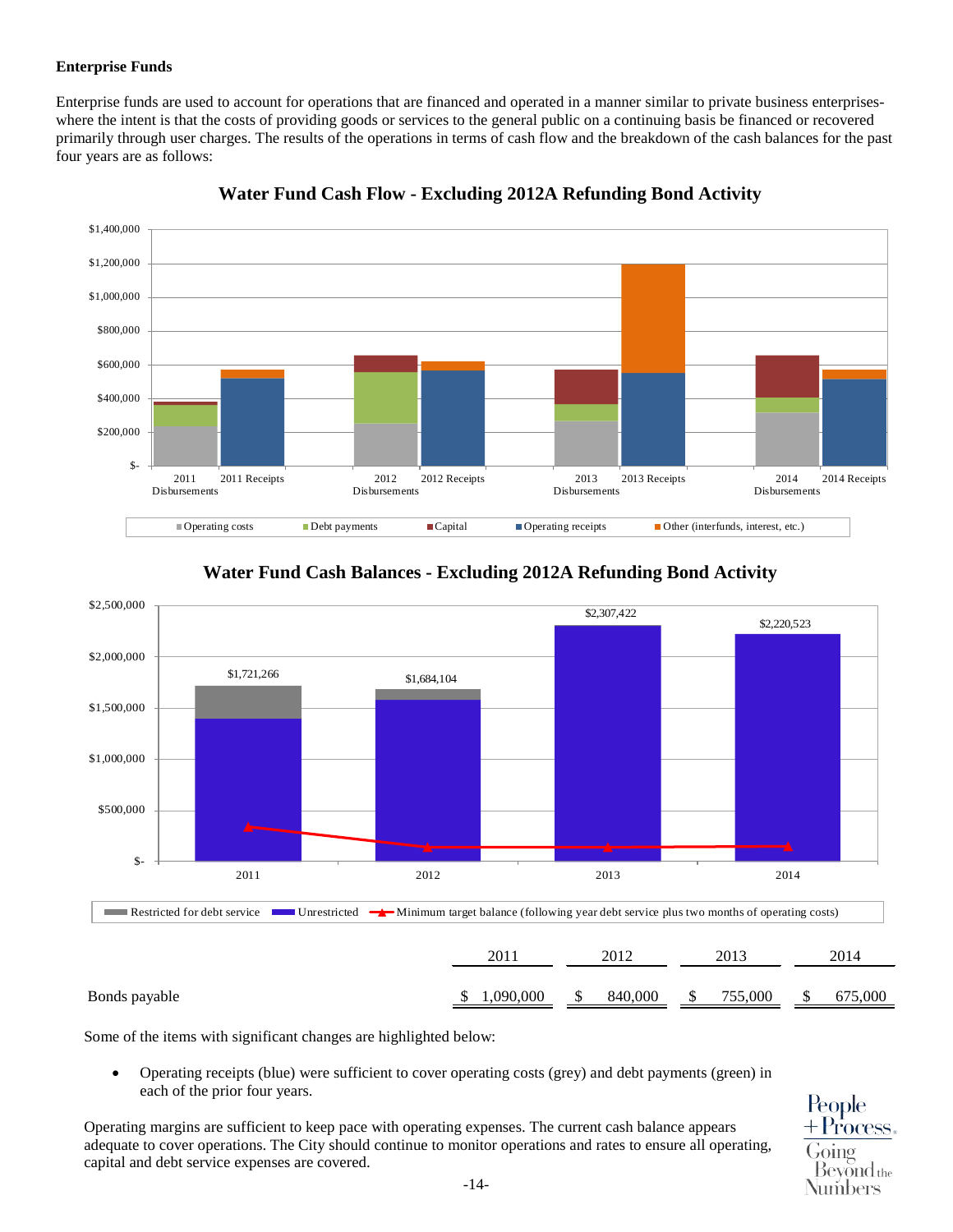

**Sewer Fund Cash Flow - Excluding 2012A Refunding Bond Activity** 





Some of the items with significant changes are highlighted below:

- Operating receipts (blue) were sufficient to cover operating costs (grey) in each of the prior four years. Also, with exception of 2011, operating receipts (blue) and other receipts (mainly taxes) have been sufficient to cover operating costs (grey) and debt payments (green).
- The payoff of \$5,200,000 of the 2005A Wastewater Treatment Facility bond was completed. The cash had been held in escrow and the payment was made on February 1, 2014.

Operating margins are sufficient to keep pace with operating expenses. The current cash balance appears adequate to cover operations. The City should continue to monitor operations and rates to ensure all operating, capital and debt service expenses are covered.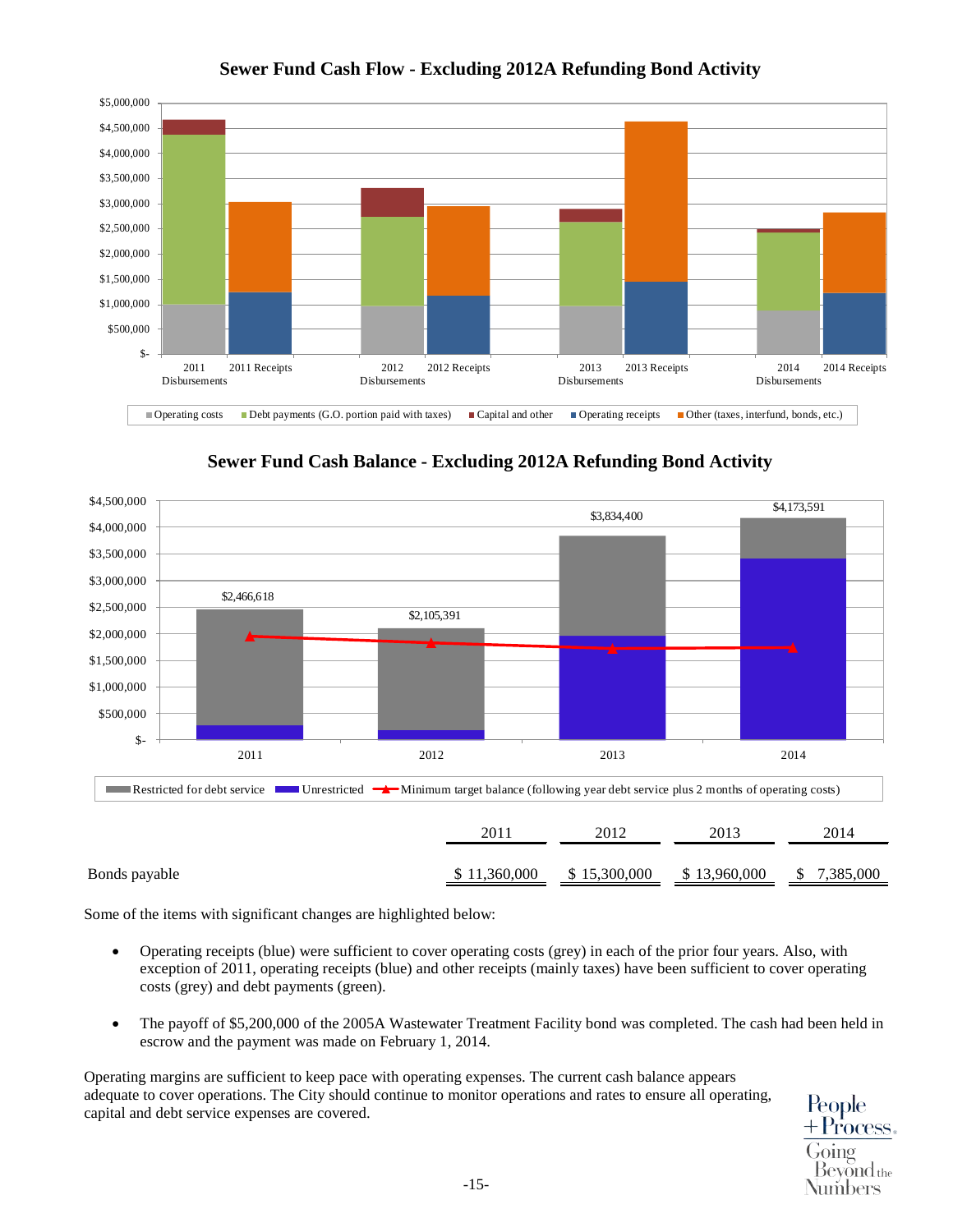|                             | 2012            |              | 2013          |              | 2014             |            |  |
|-----------------------------|-----------------|--------------|---------------|--------------|------------------|------------|--|
|                             | Total           | Percent      | Total         | Percent      | Total            | Percent    |  |
| Merchandise sales           | 112,860<br>\$   | 12.8<br>$\%$ | \$<br>94,967  | 11.5<br>$\%$ | 112,836<br>\$    | 14.0 %     |  |
| Cost of sales               | (78, 740)       | (8.9)        | (75,707)      | (9.1)        | (83,241)         | (10.3)     |  |
| <b>Gross Profit</b>         | 34,120          | 3.9          | 19,260        | 2.4          | 29,595           | 3.7        |  |
| Operating revenues          | 772,113         | 87.2         | 733,743       | 88.5         | 692,961          | 86.0       |  |
| Operating expenses          | (826, 513)      | (93.4)       | (785, 027)    | (94.7)       | (789, 518)       | (98.0)     |  |
| Depreciation                | (220, 728)      | (24.9)       | (250, 139)    | (30.2)       | (230,950)        | (28.7)     |  |
| Operating loss              | (241,008)       | (27.2)       | (282, 163)    | (34.0)       | (297, 912)       | (37.0)     |  |
| Nonoperating                |                 |              |               |              |                  |            |  |
| revenues (expenses)         | 8,025           |              | (4,668)       | (1)          | (76,044)         | (9)        |  |
| Interest expense            | (12, 110)       | (1.4)        | (13, 183)     | (1.6)        | (10, 646)        | (1.3)      |  |
| Loss before transfers       | (245,093)       | (27.7)       | (300, 014)    | (36.2)       | (384, 602)       | (47.7)     |  |
| Transfers in                | 154,000         | 17.4         | 359,113       | 43.3         | 130,000          | 16.1       |  |
| Change in fund net position | (91,093)<br>- S | $(10.3)$ %   | 59,099<br>\$  | $7.1\%$      | (254, 602)<br>-S | $(31.6)$ % |  |
| Cash and temporary          |                 |              |               |              |                  |            |  |
| investments                 | 2,886<br>-S     |              | 4,209<br>S    |              | 9,126            |            |  |
| Capital lease payable       | 257,705<br>\$   |              | 332,883<br>\$ |              | 259,156<br>-S    |            |  |

# **Golf Fund Cash Flow**



Some of the items with significant changes are highlighted below:

- Operating receipts (blue) were not sufficient to cover operating costs (grey) and debt payments (green) in any of the prior four years.
- A transfer of \$130,000 was received in 2014 from the Revolving Capital fund to support operations.

The Golf Course continues to operate at a loss. The City should continue to monitor rates by completing annual cash flow projections. The City is currently reviewing a variety of funding/operating options for the future of the golf course.

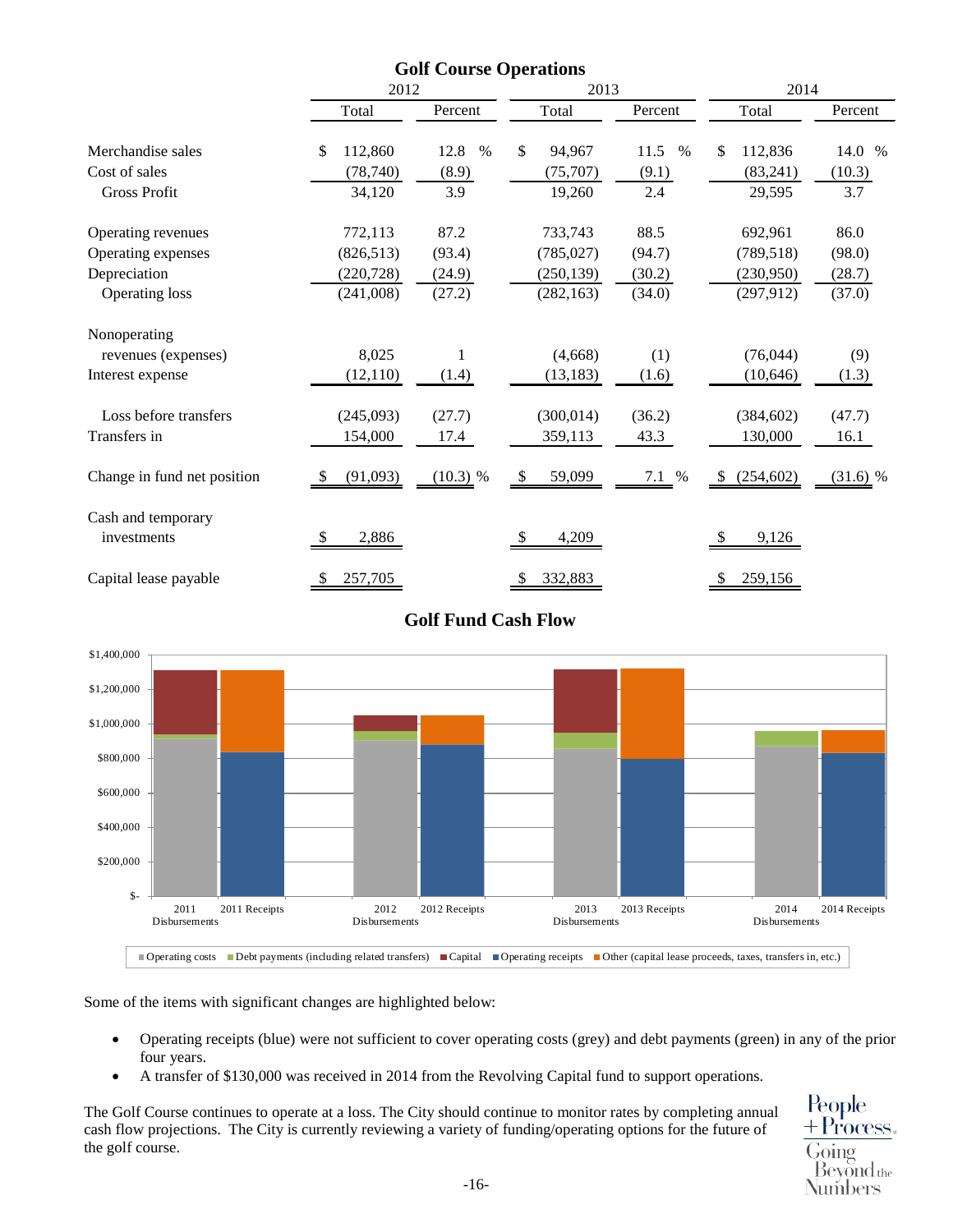# **Ratio Analysis**

The following captures a few ratios from the City's financial statements that give some additional information for trend and peer group analysis. The peer group average is derived from information we have requested from the Office of the State Auditor for Cities of the 4th class (2,500 to 10,000). The majority of these ratios facilitate the use of economic resources focus and accrual basis of accounting at the government-wide level. A combination of liquidity (ability to pay its most immediate obligations), solvency (ability to pay its long-term obligations), funding (comparison of financial amounts and economic indicators to measure changes in financial capacity over time) and common-size (comparison of financial data with other cities) ratios are shown below.

| Ratio                                                     | Calculation                                       | Source             |                | 2011  |                   | 2012  |               | 2013  |                | 2014  |
|-----------------------------------------------------------|---------------------------------------------------|--------------------|----------------|-------|-------------------|-------|---------------|-------|----------------|-------|
| Debt to assets                                            | Total liabilities/total assets                    | Government-wide    |                | 32%   |                   | 24%   |               | 23%   |                | 15%   |
|                                                           |                                                   |                    |                | 33%   |                   | 33%   |               | 32%   |                | N/A   |
| Debt service coverage                                     | Net cash provided by operations/ Enterprise funds |                    |                | 120%  |                   | 114%  |               | 129%  |                | 113%  |
|                                                           | enterprise fund debt payments                     |                    |                | 106%  |                   | 106%  |               | 117%  |                | N/A   |
| Debt per capita                                           | Bonded debt/population                            | Government-wide    | $\mathbb{S}^-$ | 5,712 | \$                | 4,221 | S.            | 3,821 | $\mathbb{S}^-$ | 2,288 |
|                                                           |                                                   |                    | \$             | 2,826 | $\mathcal{S}$     | 2,626 | $\mathcal{S}$ | 2,656 |                | N/A   |
| Taxes per capita                                          | Tax revenues/population                           | Government-wide    | \$             | 1,011 | \$                | 1,041 | <sup>\$</sup> | 1,031 | S.             | 1,135 |
|                                                           |                                                   |                    | \$             | 500   | \$                | 480   | \$            | 487   |                | N/A   |
| Current expenditures per capita Governmental fund current |                                                   | Governmental funds | $\mathbb{S}$   | 751   | \$                | 760   | $\mathbf{\$}$ | 770   | \$             | 821   |
|                                                           | expenditures/population                           |                    | \$             | 640   | $\mathcal{S}_{0}$ | 649   | \$            | 634   |                | N/A   |
| Capital expenditures per capita                           | Governmental fund capital                         | Governmental funds | $\mathbb{S}$   | 351   | \$                | 219   | $\mathbf{\$}$ | 477   | \$             | 352   |
|                                                           | outlay/population                                 |                    | \$             | 229   | \$                | 298   | \$            | 294   |                | N/A   |
| Capital assets % left to                                  | Net capital assets/                               | Government-wide    |                | 61%   |                   | 58%   |               | 57%   |                | 56%   |
| depreciate - Governmental                                 | gross capital assets                              |                    |                | 64%   |                   | 65%   |               | 64%   |                | N/A   |
| Capital assets % left to                                  | Net capital assets/                               | Government-wide    |                | 76%   |                   | 74%   |               | 72%   |                | 70%   |
| depreciate - Business-type                                | gross capital assets                              |                    |                | 65%   |                   | 63%   |               | 63%   |                | N/A   |
|                                                           |                                                   |                    |                |       |                   |       |               |       |                |       |

Represents the City of Becker *Peer Group ratio*

# **Debt-to-Assets Leverage Ratio (Solvency Ratio)**

The debt-to-assets leverage ratio is a comparison of a city's total liabilities to its total assets or the percentage of total assets that are provided by creditors. It indicates the degree to which the City's assets are financed through borrowings and other long-term obligations (i.e. a ratio of 50 percent would indicate half of the assets are financing with outstanding debt).

# **Debt Service Coverage Ratio (Solvency Ratio)**

The debt coverage ratio is a comparison of cash generated by operations to total debt service payments (principal and interest) of enterprise funds. This ratio indicates if there are sufficient cash flows from operations to meet debt service obligations. Except in cases where other nonoperating revenues (i.e. taxes, assessments, transfers from other funds, etc.) are used to fund debt service payments, an acceptable ratio would be above 100 percent.

# **Bonded Debt per Capita (Funding Ratio)**

This dollar amount is arrived at by dividing the total bonded debt by the population of the City and represents the amount of bonded debt obligation for each citizen of the City at the end of the year. The higher the amount, the more resources are needed in the future to retire these obligations through taxes, assessments or user fees.

People<br>+Process.<br>Going<br>Beyond the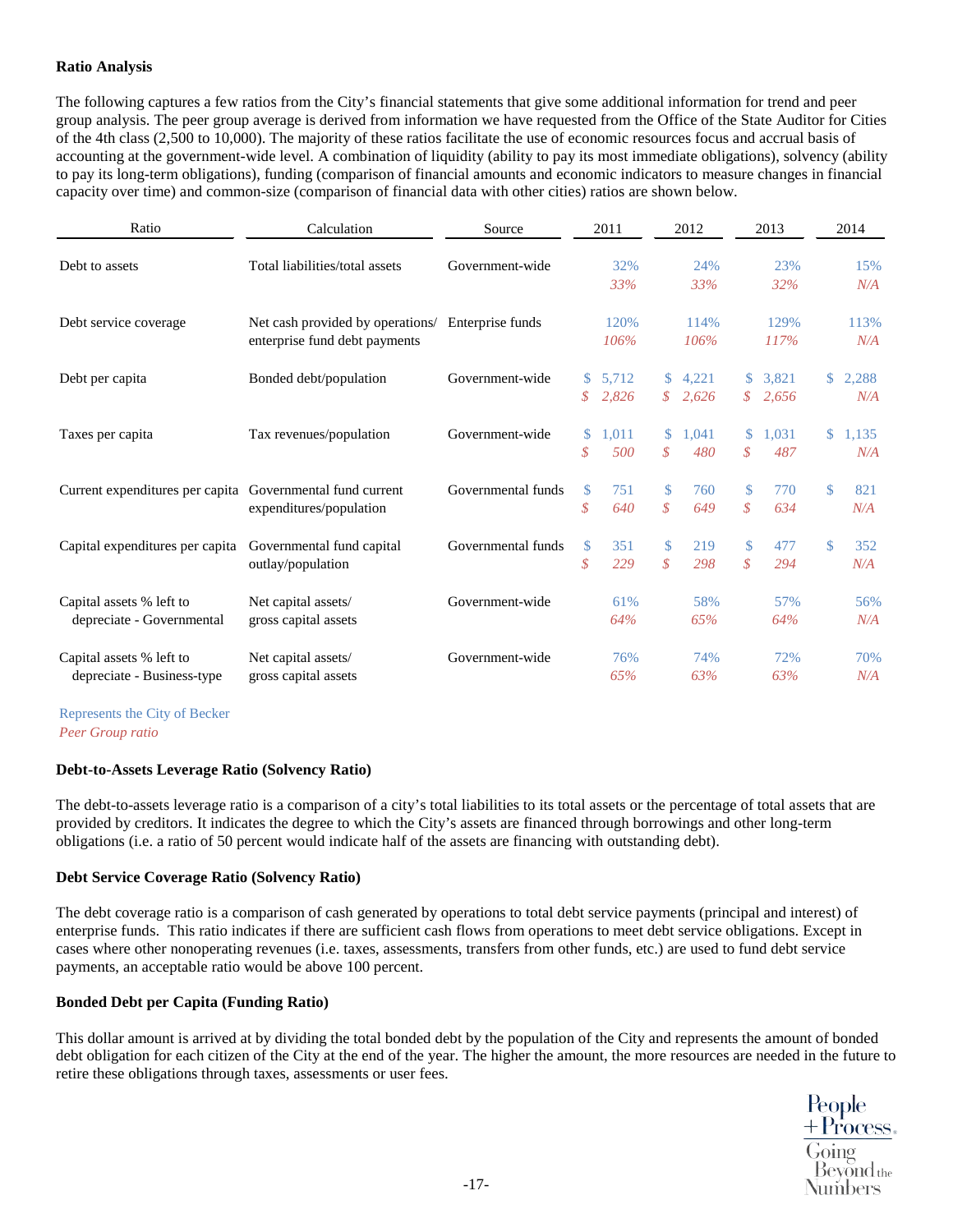# **Taxes per Capita (Funding Ratio)**

This dollar amount is arrived at by dividing the total tax revenues by the population of the City and represents the amount of taxes for each citizen of the City for the year. The higher this amount is, the more reliant the City is on taxes to fund its operations.

# **Current Expenditures per Capita (Funding Ratio)**

This dollar amount is arrived at by dividing the total current governmental expenditures by the population of the City and represents the amount of governmental expenditure for each citizen of the City during the year. Since this is generally based on ongoing expenditures, we would expect consistent annual per capita results.

#### **Capital Expenditures per Capita (Funding Ratio)**

This dollar amount is arrived at by dividing the total governmental capital outlay expenditures by the population of the City and represents the amount of capital expenditure for each citizen of the City during the year. Since projects are not always recurring, the per capita amount will fluctuate from year to year.

#### **Capital Assets Percentage (Common-size Ratio)**

This percentage represents the percent of governmental or business-type capital assets that are left to be depreciated. The lower this percentage, the older the City's capital assets are and may need major repairs or replacements in the near future. A higher percentage may indicate newer assets being constructed or purchased and may coincide with higher debt ratios or bonded debt per capita.

# **Future Accounting Standard Changes**

The following Governmental Accounting Standards Board (GASB) Statements have been issued and may have an impact on future City financial statements: **(1)** 

#### **GASB Statement No. 68** - *The Accounting and Financial Reporting of Pensions- an Amendment of GASB Statement No. 27*

The primary objective of this Statement is to improve accounting and financial reporting by state and local governments for pensions. It also improves information provided by state and local governmental employers about financial support for pensions that is provided by other entities. This Statement results from a comprehensive review of the effectiveness of existing standards of accounting and financial reporting for pensions with regard to providing decision-useful information, supporting assessments of accountability and interperiod equity, and creating additional transparency.

This Statement replaces the requirements of Statement No. 27, Accounting for Pensions by State and Local Governmental Employers, as well as the requirements of Statement No. 50, Pension Disclosures, as they relate to pensions that are provided through pension plans administered as trusts or equivalent arrangements (hereafter jointly referred to as trusts) that meet certain criteria. The requirements of Statements 27 and 50 remain applicable for pensions that are not covered by the scope of this Statement.

This Statement is effective for fiscal years beginning after June 15, 2014. Earlier application is encouraged.

# **How the Changes in This Statement Will Improve Financial Reporting**

The requirements of this Statement will improve the decision-usefulness of information in employer and governmental nonemployer contributing entity financial reports and will enhance its value for assessing accountability and interperiod equity by requiring recognition of the entire net pension liability and a more comprehensive measure of pension expense. Decisionusefulness and accountability also will be enhanced through new note disclosures and required supplementary information.

**GASB Statement No. 71** - *Pension Transition for Contributions Made Subsequent to the Measure Date - an Amendment of GASB Statement No. 68*

#### **Summary**

The objective of this Statement is to address an issue regarding application of the transition provisions of Statement No. 68, Accounting and Financial Reporting for Pensions. The issue relates to amounts associated with contributions, if any, made by a state or local government employer or nonemployer contributing entity to a defined benefit pension plan after the measurement date of the government's beginning net pension liability.

People  $+$ Process. Bevond<sub>the</sub> Numbers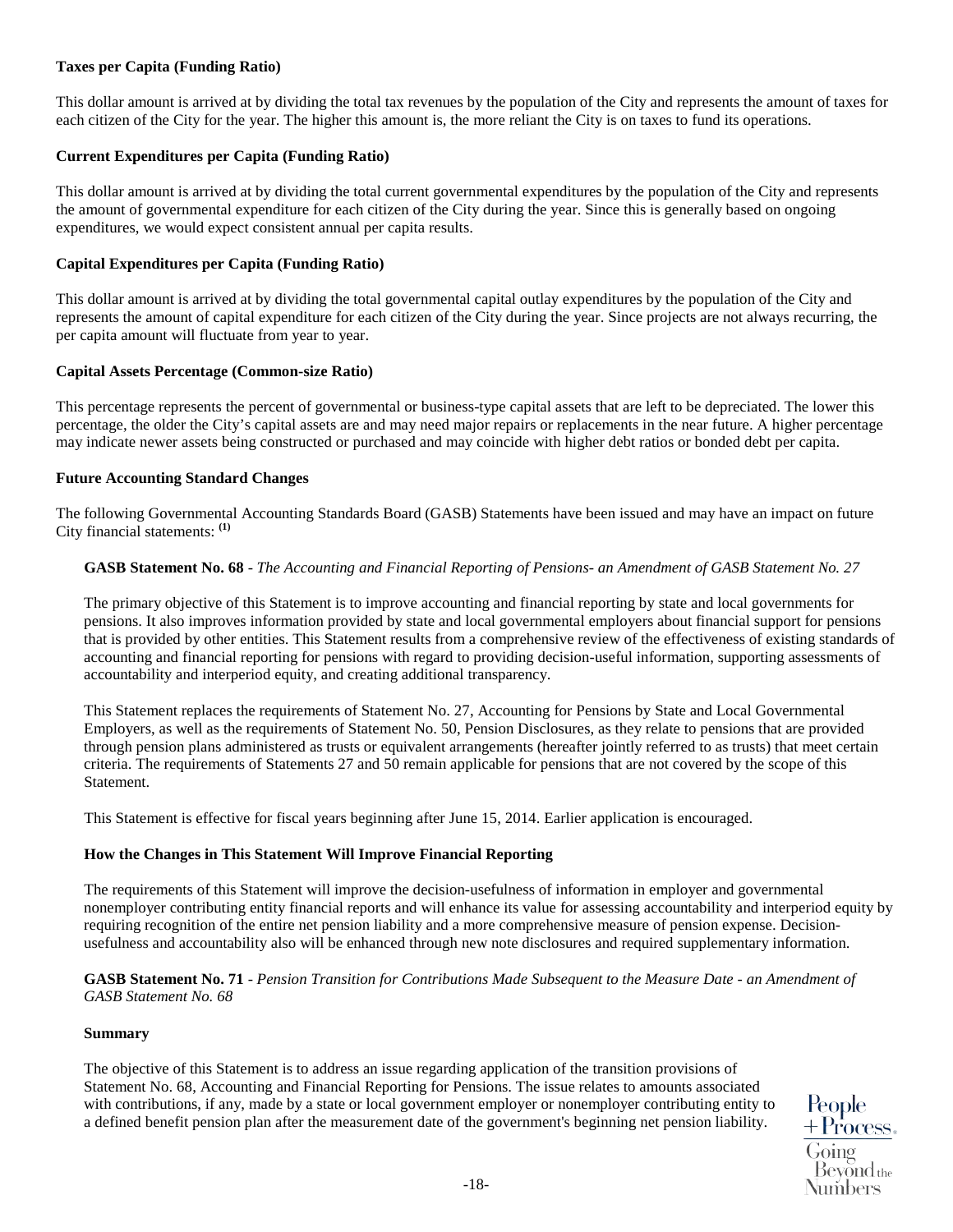# **Future Accounting Standard Changes - Continued**

Statement No. 68 requires a state or local government employer (or nonemployer contributing entity in a special funding situation) to recognize a net pension liability measured as of a date (the measurement date) no earlier than the end of its prior fiscal year. If a state or local government employer or nonemployer contributing entity makes a contribution to a defined benefit pension plan between the measurement date of the reported net pension liability and the end of the government's reporting period, Statement No. 68 requires that the government recognize its contribution as a deferred outflow of resources. In addition, Statement No. 68 requires recognition of deferred outflows of resources and deferred inflows of resources for changes in the net pension liability of a state or local government employer or nonemployer contributing entity that arise from other types of events. At transition to Statement No. 68, if it is not practical for an employer or nonemployer contributing entity to determine the amounts of all deferred outflows of resources and deferred inflows of resources related to pensions, paragraph 137 of Statement No. 68 required that beginning balances for deferred outflows of resources and deferred inflows of resources not be reported.

Consequently, if it is not practical to determine the amounts of all deferred outflows of resources and deferred inflows of resources related to pensions, contributions made after the measurement date of the beginning net pension liability could not have been reported as deferred outflows of resources at transition. This could have resulted in a significant understatement of an employer or nonemployer contributing entity's beginning net position and expense in the initial period of implementation.

This Statement amends paragraph 137 of Statement No. 68 to require that, at transition, a government recognize a beginning deferred outflow of resources for its pension contributions, if any, made subsequent to the measurement date of the beginning net pension liability. Statement No. 68, as amended, continues to require that beginning balances for other deferred outflows of resources and deferred inflows of resources related to pensions be reported at transition only if it is practical to determine all such amounts.

The provisions of this Statement are required to be applied simultaneously with the provisions of Statement No. 68.

#### **How the Changes in This Statement Will Improve Financial Reporting**

The requirements of this Statement will eliminate the source of a potential significant understatement of restated beginning net position and expense in the first year of implementation of Statement No. 68 in the accrual-basis financial statements of employers and nonemployer contributing entities. This benefit will be achieved without the imposition of significant additional costs.

#### **GASB Statement No. 72** - *Fair Value Measurement and Application*

#### **Summary**

This Statement addresses accounting and financial reporting issues related to fair value measurements. The definition of *fair value*  is the price that would be received to sell an asset or paid to transfer a liability in an orderly transaction between market participants at the measurement date. This Statement provides guidance for determining a fair value measurement for financial reporting purposes. This Statement also provides guidance for applying fair value to certain investments and disclosures related to all fair value measurements.

#### Fair Value Measurement

Fair value is described as an exit price. Fair value measurements assume a transaction takes place in a government's principal market, or a government's most advantageous market in the absence of a principal market. The fair value also should be measured assuming that general market participants would act in their economic best interest. Fair value should not be adjusted for transaction costs.

To determine a fair value measurement, a government should consider the unit of account of the asset or liability. The unit of account refers to the level at which an asset or a liability is aggregated or disaggregated for measurement, recognition, or disclosure purposes as provided by the accounting standards. For example, the unit of account for investments held in a brokerage account is each individual security, whereas the unit of account for an investment in a mutual fund is each share in the mutual fund held by a government.

People<br>+Process<sub>\*</sub>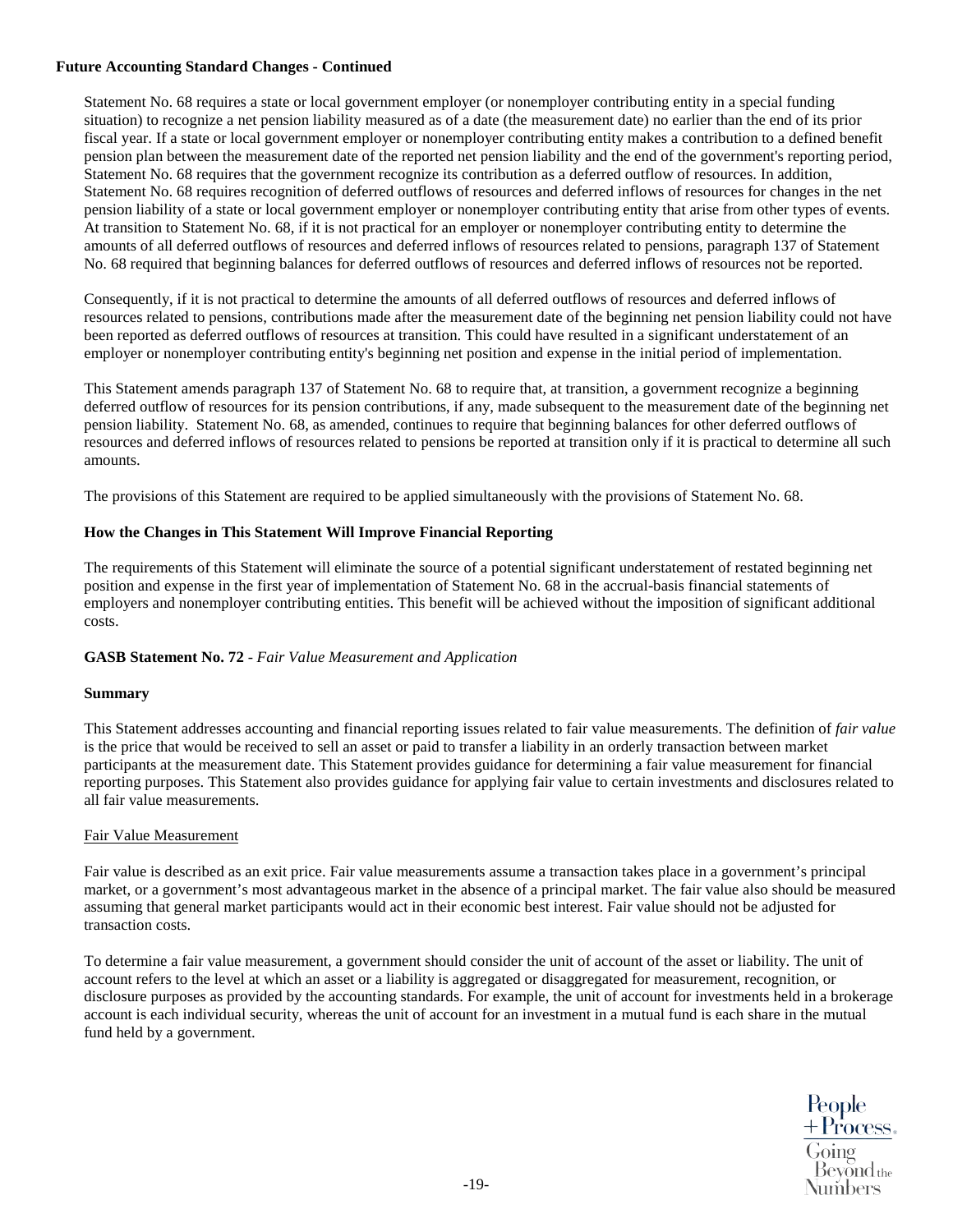# **Future Accounting Standard Changes - Continued**

This Statement requires a government to use valuation techniques that are appropriate under the circumstances and for which sufficient data are available to measure fair value. The techniques should be consistent with one or more of the following approaches: the market approach, the cost approach, or the income approach. The market approach uses prices and other relevant information generated by market transactions involving identical or comparable assets, liabilities, or a group of assets and liabilities. The cost approach reflects the amount that would be required to replace the present service capacity of an asset. The income approach converts future amounts (such as cash flows or income and expenses) to a single current (discounted) amount. Valuation techniques should be applied consistently, though a change may be appropriate in certain circumstances. Valuation techniques maximize the use of relevant observable inputs and minimize the use of unobservable inputs.

This Statement establishes a hierarchy of inputs to valuation techniques used to measure fair value. That hierarchy has three levels. Level 1 inputs are quoted prices (unadjusted) in active markets for identical assets or liabilities. Level 2 inputs are inputs other than quoted prices—included within Level 1 that are observable for the asset or liability, either directly or indirectly. Finally, Level 3 inputs are unobservable inputs, such as management's assumption of the default rate among underlying mortgages of a mortgage-backed security.

A fair value measurement takes into account the highest and best use for a nonfinancial asset. A fair value measurement of a liability assumes that the liability would be transferred to a market participant and not settled with the counterparty. In the absence of a quoted price for the transfer of an identical or similar liability and if another party holds an identical item as an asset, a government should be able to use the fair value of that asset to measure the fair value of the liability.

This Statement requires additional analysis of fair value if the volume or level of activity for an asset or liability has significantly decreased. It also requires identification of transactions that are not orderly. Quoted prices provided by third parties are permitted, as long as a government determines that those quoted prices are developed in accordance with the provisions of this Statement.

#### Fair Value Application

This Statement generally requires investments to be measured at fair value. An *investment* is defined as a security or other asset that (a) a government holds primarily for the purpose of income or profit and (b) has a present service capacity based solely on its ability to generate cash or to be sold to generate cash. Investments not measured at fair value continue to include, for example, money market investments, 2a7-like external investment pools, investments in life insurance contracts, common stock meeting the criteria for applying the equity method, unallocated insurance contracts, and synthetic guaranteed investment contracts. A government is permitted in certain circumstances to establish the fair value of an investment that does not have a readily determinable fair value by using the net asset value per share (or its equivalent) of the investment.

This Statement requires measurement at acquisition value (an entry price) for donated capital assets, donated works of art, historical treasures, and similar assets and capital assets received in a service concession arrangement. These assets were previously required to be measured at fair value.

#### Fair Value Disclosures

This Statement requires disclosures to be made about fair value measurements, the level of fair value hierarchy, and valuation techniques. Governments should organize these disclosures by type of asset or liability reported at fair value. It also requires additional disclosures regarding investments in certain entities that calculate net asset value per share (or its equivalent).

The requirements of this Statement are effective for financial statements for periods beginning after June 15, 2015. Earlier application is encouraged.

# **How the Changes in This Statement Will Improve Financial Reporting**

The requirements of this Statement will enhance comparability of financial statements among governments by requiring measurement of certain assets and liabilities at fair value using a consistent and more detailed definition of fair value and accepted valuation techniques. This Statement also will enhance fair value application guidance and related disclosures in order to provide information to financial statement users about the impact of fair value measurements on a government's financial position.

**(1)** *Note*. From GASB Pronouncements Summaries. Copyright 2014 by the Financial Accounting Foundation, 401 Merritt 7, Norwalk, CT 06856, USA, and is reproduced with permission.

People  $\pm$  Process.